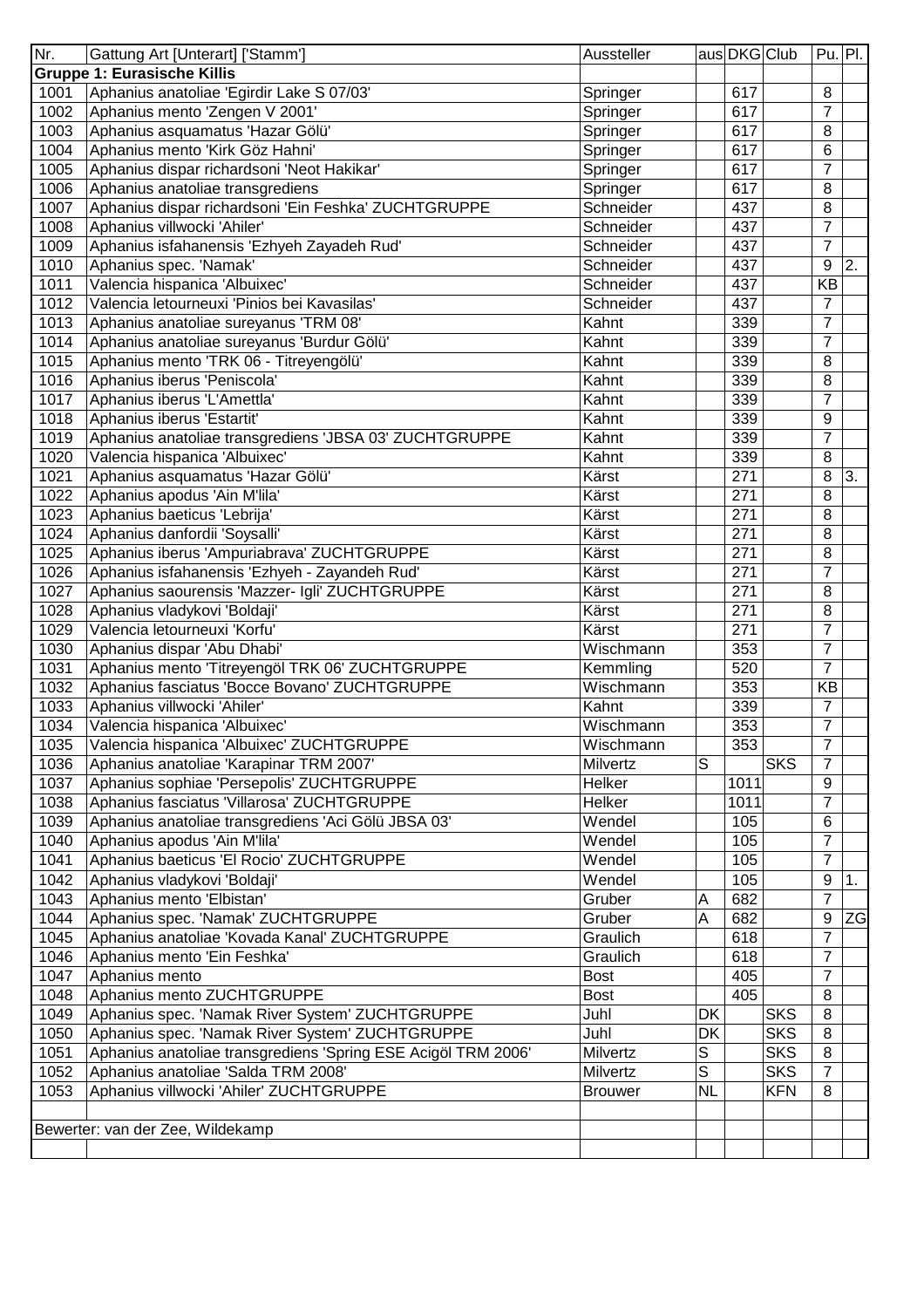| Nr.  | Gattung Art [Unterart] ['Stamm']                                              | Aussteller       | aus DKG Club | Pu. Pl.          |    |
|------|-------------------------------------------------------------------------------|------------------|--------------|------------------|----|
|      | Gruppe 2: Nordamerikanische Killis                                            |                  |              |                  |    |
| 2001 | Cyprinodon beltrani 'KS 04/05' ZUCHTGRUPPE                                    | Kemmling         | 520          | 8                |    |
| 2002 | Adinia xenica 'Campeche KSV 03/95'                                            | Springer         | 617          | $\overline{7}$   |    |
| 2003 | Chriopeoides pengelleyi 'Jamaika - St. Elizabeth Parish'                      | Springer         | 617          | 8                |    |
| 2004 | Chriopeoides pengelleyi 'Jamaika-St. Elisabeth Parish 2006' ZUCHTGRI Springer |                  | 617          | 8                |    |
| 2005 | Cyprinodon atrorus 'Cuatro Cienegas'                                          | Springer         | 617          | 7                |    |
| 2006 | Cyprinodon beltrani 'Laguna de Chichancanab KS 04/05'                         | Springer         | 617          | $\boldsymbol{9}$ | 1. |
| 2007 | Cyprinodon dearborni 'Bonair Island 2007'                                     | Springer         | 617          | 8                |    |
| 2008 | Cyprinodon longidorsalis 'Charco la Palma'                                    | Springer         | 617          | $\boldsymbol{9}$ | 3. |
| 2009 | Cyprinodon labiosus 'Laguna de Chichancanab KS 04/05'                         | Springer         | 617          | 8                |    |
| 2010 | Cyprinodon laciniatus 'Bahamas 2006'                                          | Springer         | 617          | 8                |    |
| 2011 | Cyprinodon esconditus 'Laguna de Chichancanab 1998'                           | Springer         | 617          | 8                |    |
| 2012 | Cyprinodon elegans 'Balmorhea State Park'                                     | Springer         | 617          | $6\phantom{1}6$  |    |
| 2013 | Cyprinodon julimes 'Los Manantiales Julimes S 07/07'                          | Springer         | 617          | $\overline{7}$   |    |
| 2014 | Cyprinodon pecosensis 'Bottomless Lakes S 06/07'                              | Springer         | 617          | $\overline{7}$   |    |
| 2015 | Cyprinodon nevadensis 'Saratoga Springs S 03/91'                              | Springer         | 617          | $\overline{7}$   |    |
| 2016 | Cyprinodon macrolepis 'Hacienda Dolores PSS 07/01'                            | Springer         | 617          | 8                |    |
| 2017 | Cyprinodon esconditus 'Laguna de Chichancanab 1998' ZUCHTGRUPF Springer       |                  | 617          | $\overline{7}$   |    |
| 2018 | Cyprinodon rubrofluviatilis 'Pease River'                                     | Springer         | 617          | $\overline{7}$   |    |
| 2019 | Cyprinodon simus 'Laguna de Chichancanab KS 02/09'                            | Springer         | 617          | 8                |    |
| 2020 | Cyprinodon artifrons '27km East Progresso KS 04/05'                           | Springer         | 617          | 7                |    |
| 2021 | Cyprinodon pachycephalus 'San Diego de Alcalar'                               | Springer         | 617          | $\,6$            |    |
| 2022 | Cyprinodon verecundus 'Laguna de Chichancanab KS 04/05'                       | Springer         | 617          | $\overline{7}$   |    |
| 2023 | Cyprinodon veronicae 'Aramberri'                                              | Springer         | 617          | $\boldsymbol{9}$ | 2. |
| 2024 | Cualac tessellatus F1                                                         | Springer         | 617          | 9                |    |
| 2025 | Crenichthys baileyi grandis                                                   | Springer         | 617          | 8                |    |
| 2026 | Cyprinodon veronicae 'Aramberri'                                              | Springer         | 617          | 9                |    |
| 2027 | Cyprinodon verecundus 'Laguna de Chichancanab' ZUCHTGRUPPE                    | Schneider        | 437          | 8                |    |
| 2028 | Cyprinodon simus 'Laguna de Chichancanab' ZUCHTGRUPPE                         | Schneider        | 437          | 8                | ZG |
| 2029 | Cyprinodon tularosa                                                           | Kahnt            | 339          | 8                |    |
| 2030 | Cyprinodon macrolepis 'Hacienda Dolores PSS 07/01' ZUCHTGRUPPE Kärst          |                  | 271          | $\overline{8}$   |    |
| 2031 | Chriopeoides pengelleyi ZUCHTGRUPPE                                           | Kemmling         | 625          | 8                |    |
| 2032 | Cyprinodon hubbsi 'Lake Eustis'                                               | Wischmann        | 353          | $\overline{7}$   |    |
| 2033 | Cyprinodon hubbsi 'Lake Eustis' ZUCHTGRUPPE                                   | Wischmann        | 353          | $\,6$            |    |
| 2034 | Cyprinodon esconditus 'KS 02/09'                                              | Kemmling         | 520          | 8                |    |
| 2035 | Lucania goodei 'Alexander Springs'                                            | Wischmann        | 353          | T                |    |
| 2036 | Cyprinodon dearborni 'Bonaire'                                                | Helker           | 1011         | 8                |    |
| 2037 | Fundulus julisia                                                              | Wendel           | 105          | 8                |    |
| 2038 | Fundulus lineolatus 'Hopkins Prairie'                                         | Wendel           | 105          | 8                |    |
| 2039 | Fundulus rathbuni 'Big Alamance Creek'                                        | Wendel           | 105          | 8                |    |
| 2040 | Fundulus sciadicus 'Agate, Colorado'                                          | Wendel           | 105          | $\overline{7}$   |    |
| 2041 | Fundulus cingulatus                                                           | Genzel           | 500          | 8                |    |
| 2042 | Fundulus cingulatus                                                           | <b>Breitfeld</b> | 861          | 8                |    |
| 2043 | Fundulus olivaceus 'Cotton Bridge Blackwater River FL'                        | Schneider        | 437          | 8                |    |
| 2044 | Cyprinodon macularius 'Salton Sea'                                            | Huber            | 1221         | 8                |    |
| 2045 | Cyprinodon labiosus 'KS 04/05'                                                | Kemmling         | 520          | 8                |    |
| 2046 | Cyprinodon simus 'KS 04/05'                                                   | Kemmling         | 520          | $\overline{7}$   |    |
| 2047 | Garmanella pulchra 'KSV 03/96 Cozumel'                                        | Kemmling         | 520          | $\overline{7}$   |    |
|      |                                                                               |                  |              |                  |    |
|      | Bewerter: Woeltjes, Wildekamp                                                 |                  |              |                  |    |
|      |                                                                               |                  |              |                  |    |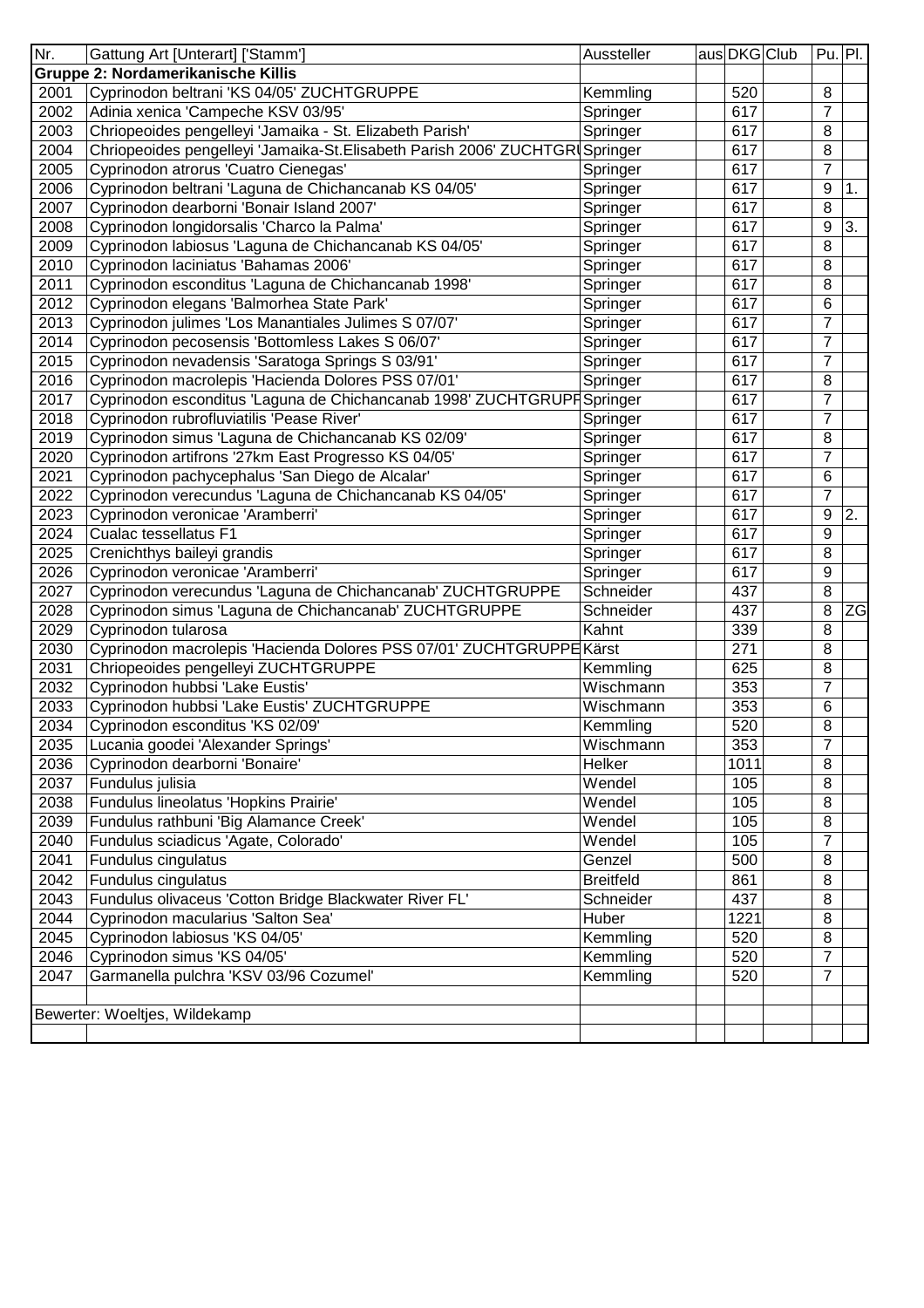| Nr.  | Gattung Art [Unterart] ['Stamm']                                         | Aussteller       |                | aus DKG Club |            |                  | $Pu.$ Pl. |
|------|--------------------------------------------------------------------------|------------------|----------------|--------------|------------|------------------|-----------|
|      | <b>Gruppe 3: kleine Rivulus</b>                                          |                  |                |              |            |                  |           |
| 3001 | Rivulus xiphidius 'FBS 95-2'                                             | Sladkowski       |                | 96           |            | $\boldsymbol{9}$ | 2.        |
| 3002 | Rivulus frenatus '40 mile creek GY-SSSV-2006-16'                         | Sladkowski       |                | 96           |            | 9                | 3.        |
| 3003 | Rivulus xiphidius 'FBS 95/2'                                             | Scholz           |                | 535          |            | 8                |           |
| 3004 | Rivulus mahdiaensis 'GUY 97/5'                                           | <b>Mattes</b>    |                | 90           |            | 9                |           |
| 3005 | Rivulus frenatus 'GUY 97/20'                                             | Jokiel           |                | 455          |            | 8                |           |
| 3006 | Rivulus agilae 'Chutes Voltaire FG-LL 07-07'                             | <b>Mattes</b>    |                | 90           |            | $\overline{7}$   |           |
| 3007 | Rivulus xiphidius 'Crique Boulanger'                                     | Garcia           | E              |              | <b>SEK</b> | 8                |           |
| 3008 | Rivulus agilae 'Mathouri le Mirande GP 05/2'                             | Castelo          | P              |              | <b>APK</b> | 8                |           |
| 3009 | Rivulus frenatus 'SSSV-GUY 06.02'                                        | Adam             |                | 998          |            | $\overline{7}$   |           |
| 3010 | Rivulus mahdiaensis 'GUY 97/5'                                           | Adam             |                | 998          |            | 8                |           |
| 3011 | Rivulus mahdiaensis 'GUY 97/5' ZUCHTGRUPPE                               | Adam             |                | 998          |            | 9                |           |
| 3012 | Rivulus frenatus 'SSSV 06-02'                                            | Militzer         |                | 1062         |            | $\overline{7}$   |           |
| 3013 | Rivulus xiphidius 'Crique Boulanger'                                     | Hoetmer          | <b>NL</b>      |              | 975 KFN    | 8                |           |
| 3014 | Rivulus frenatus 'SSSV GUY 09.06.02 Rockstone' ZUCHTGRUPPE               | Helker           |                | 1011         |            | $\boldsymbol{9}$ | ZG        |
| 3016 | Rivulus frenatus '40 miles Creek SSSV 06-16'                             | Suyker           | <b>NL</b>      |              | 441 KFN    | $\overline{7}$   |           |
| 3018 | Rivulus strigatus 'El Pedrao JRG 05/07'                                  | Laird            | F              |              | <b>KCF</b> | 9                | 1.        |
|      |                                                                          |                  |                |              |            |                  |           |
|      | Bewerter: Baus, Kärst                                                    |                  |                |              |            |                  |           |
|      |                                                                          |                  |                |              |            |                  |           |
|      | <b>Gruppe 4: große Rivulus</b>                                           |                  |                |              |            |                  |           |
| 4001 | Rivulus rectocaudatus 'Llacham'                                          | Laird            | F              |              | <b>KCF</b> | 8                |           |
| 4002 | Rivulus spec. 'Paryagi GUY 95/5'                                         | Notzon           |                | 351          |            | 9                |           |
| 4003 | Rivulus rectocaudatus 'Quisto Cocha'                                     | Notzon           |                | 351          |            | $\overline{7}$   |           |
| 4004 | Rivulus cylindraceus ZUCHTGRUPPE                                         | Forstner         |                | 144          |            | 9                | <b>ZG</b> |
| 4005 | Rivulus amphoreus 'Tafelberg'                                            | Graulich         |                | 618          |            | 8                |           |
| 4006 | Rivulus cylindraceus 'DDR-Stamm'                                         | Strohm           |                | 602          |            | $\overline{7}$   |           |
| 4007 | Rivulus igneus 'Kaskade Fourgassie S-FG 04'                              | Jankowski        |                | 12           |            | 9                |           |
| 4008 | Rivulus uroflammeus siegfriedi 'Que pas'                                 | <b>Mattes</b>    |                | 90           |            | 8                |           |
| 4009 |                                                                          |                  |                | 90           |            | 9                |           |
| 4010 | Rivulus birkhani 'Chirqui Vacas PLL 08/06'                               | <b>Mattes</b>    |                | 710          |            | $\overline{8}$   | 1.        |
| 4011 | Rivulus igneus<br>Rivulus cylindraceus 'Cascade de Soare'                | Ephan<br>Schmidt |                | 431          |            | $\overline{8}$   |           |
| 4012 |                                                                          | Persson          |                | 65           | <b>SKS</b> | $\boldsymbol{9}$ |           |
|      | Kryptolebias marmoratus 'Dangriga Belize'                                |                  | S              |              |            |                  | 2.        |
| 4013 | Rivulus intermittens 'El Varillal GMC 00-9'                              | Suyker           | <b>NL</b><br>P | 441          | <b>KFN</b> | 9<br>6           | 3.        |
| 4014 | Rivulus hartii 'Granville Trinidad'                                      | Jose Garcia      |                |              | <b>APK</b> |                  |           |
| 4015 | Kryptolebias marmoratus 'Dangria Belize'                                 | Kemmling         |                | 520          |            | 8                |           |
| 4016 | Rivulus cylindraceus 'DDR-Stamm'                                         | Kemmling         |                | 520          |            | 8                |           |
| 4017 | Rivulus uroflammeus siegfriedi 'CRHKK 06/01 Quepos' ZUCHTGRUPP Kemmling  |                  |                | 520          |            | 8                |           |
|      |                                                                          |                  |                |              |            |                  |           |
|      | Bewerter: Baus, Kärst                                                    |                  |                |              |            |                  |           |
|      |                                                                          |                  |                |              |            |                  |           |
|      | Gruppe 5: Südamerikanische Saisonfische                                  |                  |                |              |            |                  |           |
| 5001 | Simpsonichthys fasciatus 'Unai NP 07/03'                                 | Langnickel       |                | 272          |            | 8                |           |
| 5002 | Simpsonichthys constanciae                                               | Hascher          |                | 854          |            | 8                |           |
| 5003 | Pterolebias phasianus 'Mato Grosso' ZUCHTGRUPPE                          | Gonin            | F              |              | <b>KCF</b> | $\overline{7}$   |           |
| 5004 | Cynolebias itapicurensis                                                 | Gonin            | F              |              | <b>KCF</b> | 9                | 2.        |
| 5005 | Rachovia pyropunctata 'BBL 01/02 Bachaquero'                             | Wendel           |                | 105          |            | $\overline{7}$   |           |
| 5006 | Simpsonichthys santanae 'Ribeirao de Santana'                            | Reuter           |                | 143          |            | $\boldsymbol{9}$ |           |
| 5007 | Austrolebias apaii 'Carmelo'                                             | Ephan            |                | 710          |            | $\overline{7}$   |           |
| 5008 | Simpsonichthys whitei                                                    | Ephan            |                | 710          |            | $\overline{7}$   |           |
| 5009 | Simpsonichthys fasciatus 'Unai NP 07/03'                                 | Ephan            |                | 710          |            | $\overline{7}$   |           |
| 5010 | Austrolebias nigripinnis 'Maschwitz' ZUCHTGRUPPE                         | Zakaria          |                | 633          |            | 8                |           |
| 5011 | Simpsonichthys gibberatus 'TT NP 03/07' ZUCHTGRUPPE                      | Zakaria          |                | 633          |            | 6                |           |
| 5012 | Simpsonichthys antenori 'Limoeiro do Norte RDB 06-16' ZUCHTGRUPFZakaria  |                  |                | 633          |            | 7                |           |
| 5013 | Austrofundulus leohoignei '3.2 Km North Sanare VEN 09/2' ZUCHTGRUZakaria |                  |                | 633          |            | $\overline{7}$   |           |
| 5014 | Austrofundulus leohoignei '3.2 Km North Sanare VEN 09/2'                 | Zakaria          |                | 633          |            | 9                |           |
| 5015 | Austrolebias toba 'Puerto Bermejo GAK 8/05'                              | Zakaria          |                | 633          |            | 9                | 3.        |
| 5017 | Austrolebias salviai 'Rt 18 Paso del Drago'                              | Zakaria          |                | 633          |            | 8                |           |
| 5018 | Leptolebias aureoguttatus 'Iguape'                                       | Zakaria          |                | 633          |            | $\overline{7}$   |           |
| 5019 | Simpsonichthys santanae 'Ribeirao de santana'                            | Zakaria          |                | 633          |            | 8                |           |
| 5021 | Simpsonichthys zonatus                                                   | Zakaria          |                | 633          |            | 6                |           |
| 5022 | Pituna poranga 'Rio Araguaia'                                            | Zakaria          |                | 633          |            | 8                |           |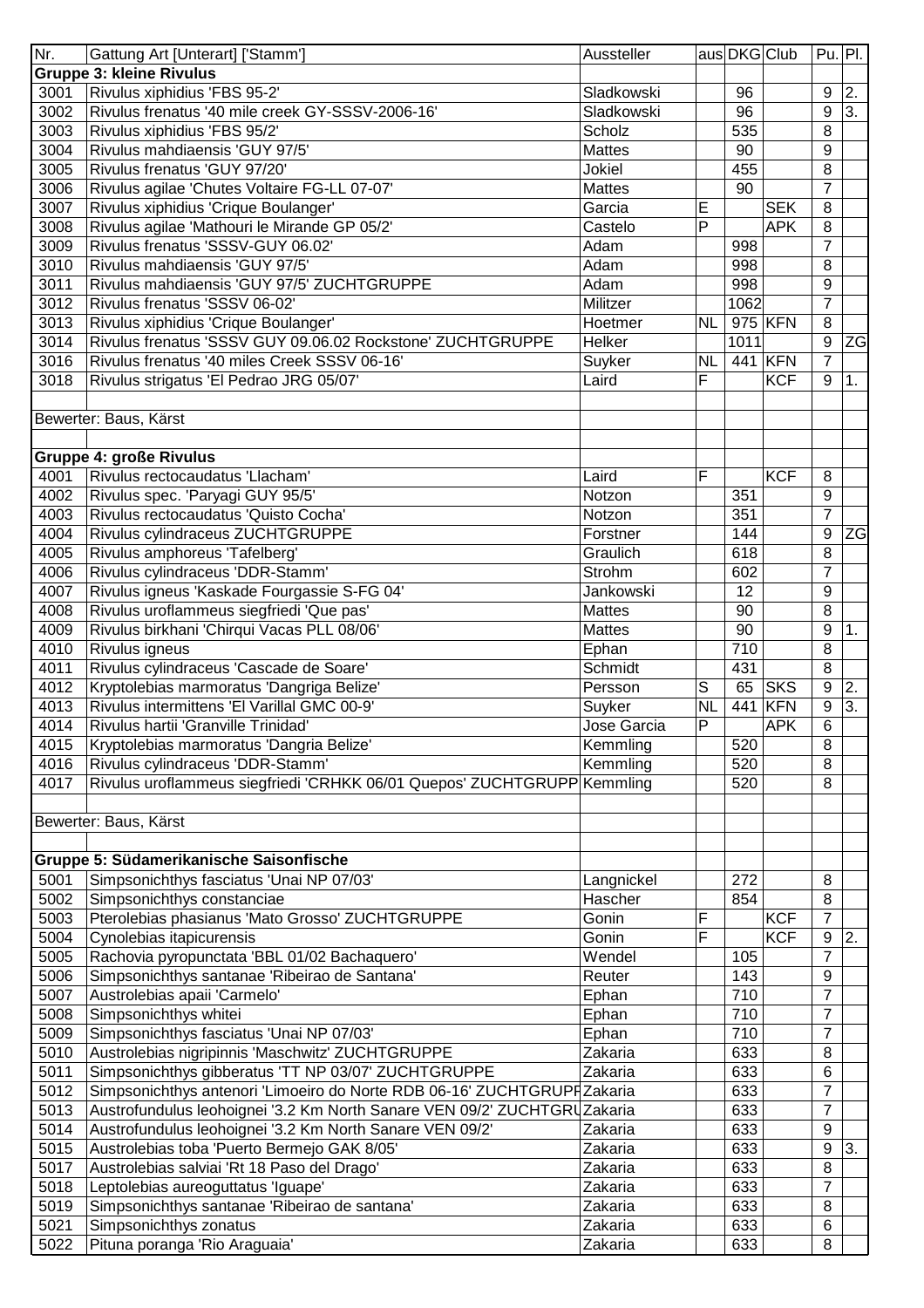| Nr.  | Gattung Art [Unterart] ['Stamm']                                    | Aussteller     |                           | aus DKG Club |            | $Pu.$ Pl.      |           |
|------|---------------------------------------------------------------------|----------------|---------------------------|--------------|------------|----------------|-----------|
| 5023 | Rachovia hummelincki 'COL 2006/02'                                  | Zakaria        |                           | 633          |            | $\overline{7}$ |           |
| 5024 | Maratecoara lacortei 'Araguaia de Formoso'                          | Zakaria        |                           | 633          |            | 8              |           |
| 5025 | Cynopoecilus melanotaenia 'Ruta 10 Arroyo Valizas' ZUCHTGRUPPE      | Persson        | S                         | 65           | <b>APK</b> | $\overline{7}$ |           |
| 5026 | Terranatos dolichopterus                                            | Lüke           |                           | 180          |            | $\overline{7}$ |           |
| 5027 | Simpsonichthys gibberatus 'TTNP 03/27'                              | Hoetmer        | <b>NL</b>                 |              | 975 KFN    | $\overline{7}$ |           |
| 5028 | Maratecoara lacortei                                                | Hoetmer        | <b>NL</b>                 |              | 975 KFN    | 8              |           |
| 5029 | Pterolebias bokermani                                               | Hoetmer        | <b>NL</b>                 |              | 975 KFN    | 8              |           |
| 5030 | Simpsonichthys picturatus                                           | Klimpel        |                           | 52           |            | 9              |           |
| 5031 | Austrolebias viarius 'Valizas'                                      | Juhl           | DK                        |              | <b>SKS</b> | 9              |           |
| 5032 | Simpsonichthys punctulatus                                          | <b>Barske</b>  |                           | 686          |            | 9              |           |
| 5033 | Simpsonichthys punctulatus ZUCHTGRUPPE                              | <b>Barske</b>  |                           | 686          |            | $\overline{7}$ |           |
| 5034 | Simpsonichthys punctulatus                                          | Langnickel     |                           | 272          |            | 8              |           |
| 5035 | Simpsonichthys zonatus ZUCHTGRUPPE                                  | Langnickel     |                           | 272          |            | 8              | <b>ZG</b> |
| 5036 | Campellolebias intermedius                                          | Gonin          | F                         |              | <b>KCF</b> | 9              | 1.        |
| 5037 | Cynopoecilus melanotaenia 'Ruta 10 Arroyo Valizas'                  | Juhl           | <b>DK</b>                 |              | <b>SKS</b> | 9              |           |
|      |                                                                     |                |                           |              |            |                |           |
|      | Bewerter: Schlüter, Vermeulen                                       |                |                           |              |            |                |           |
|      |                                                                     |                |                           |              |            |                |           |
|      | Gruppe 6: Nothobranchius & Fundulosoma                              |                |                           |              |            |                |           |
| 6001 | Nothobranchius furzeri                                              |                |                           | 617          |            |                | 2.        |
| 6002 | Nothobranchius kuhntae 'Roloff Stamm' ZUCHTGRUPPE                   | Springer       |                           | 617          |            | 9<br>8         |           |
|      |                                                                     | Springer       |                           |              |            |                |           |
| 6003 | Nothobranchius guentheri                                            | Kärst          |                           | 271          |            | $\overline{7}$ |           |
| 6004 | Nothobranchius guentheri                                            | Matthias Kärst |                           |              |            | 8              |           |
| 6005 | Nothobranchius guentheri ZUCHTGRUPPE                                | Matthias Kärst |                           |              |            | 7              |           |
| 6006 | Fundulosoma thierryi ZUCHTGRUPPE                                    | Vogelbusch     |                           | 504          |            | 7              |           |
| 6007 | Nothobranchius kuhntae 'Roloff-Stamm'                               | Springer       |                           | 617          |            | 8              |           |
| 6008 | Nothobranchius guentheri                                            | Hascher        |                           | 854          |            | 6              |           |
| 6009 | Nothobranchius guentheri 'blau'                                     | Hascher        |                           | 854          |            | $\overline{7}$ |           |
| 6010 | Nothobranchius ugandensis                                           | Forstner       |                           | 144          |            | $\overline{7}$ |           |
| 6011 | Nothobranchius ugandensis                                           | Forstner       |                           | 144          |            | 8              |           |
| 6012 | Fundulosoma thierryi 'Ada GH 06-5'                                  | Wendel         |                           | 105          |            | 6              |           |
| 6013 | Nothobranchius palmqvisti                                           | Hoffmann       |                           | 1039         |            | $\overline{7}$ |           |
| 6014 | Nothobranchius guentheri 'Sansibar'                                 | Hoffmann       |                           | 1039         |            | $\overline{7}$ |           |
| 6015 | Nothobranchius rachovi                                              | Hoffmann       |                           | 1039         |            | $\overline{7}$ |           |
| 6016 | Nothobranchius malaissei 'DRCH 2008-06 Sange'                       | Hoffmann       |                           | 1039         |            | $\overline{7}$ |           |
| 6017 | Nothobranchius korthausae 'Mafia Island - rot'                      | Hoffmann       |                           | 1039         |            | $\overline{7}$ |           |
| 6018 | Fundulosoma thierryi 'Ada GH 06-5'                                  | Jankowski      |                           | 12           |            | $\overline{7}$ |           |
| 6019 | Fundulosoma thierryi 'Ada GH 06-5' ZUCHTGRUPPE                      | Jankowski      |                           | 12           |            | 9              | <b>ZG</b> |
| 6020 | Nothobranchius annectens 'TZN 09/5'                                 | Pütz           |                           | 33           |            | 8              |           |
| 6021 | Nothobranchius eggersi 'Kigongo TAN 05/43' ZUCHTGRUPPE              | Zakaria        |                           | 633          |            | 8              |           |
| 6022 | Nothobranchius hassoni 'Bukeya DRCH 08/10'                          | Roth           |                           | 184          |            | 8              |           |
| 6023 | Nothobranchius kuhntae 'Roloff Stamm'                               | Roth           |                           | 184          |            | 8              |           |
| 6024 | Nothobranchius korthausae 'Mafia' ZUCHTGRUPPE                       | Roth           |                           | 184          |            | $\overline{7}$ |           |
| 6025 | Nothobranchius polli 'DRCH-2008-2 Kyembe'                           | Friedrich      |                           | 496          |            | 9              |           |
| 6026 | Nothobranchius eggersi 'FTZ 05/06 Rufiji-River rot'                 | Hörmann        |                           | 1261         |            | 8              |           |
| 6027 | Nothobranchius eggersi 'FTZ 05/06 Rufiji-River rot' ZUCHTGRUPPE     | Hörmann        |                           | 1261         |            | $\overline{7}$ |           |
| 6028 | Nothobranchius malaissei 'DRCH 08/06 Sange'                         | Hörmann        |                           | 1261         |            | 9              | 3.        |
| 6029 | Nothobranchius eggersi 'FTZ 05/6 Rufiji River Floodplains South'    | Walch          |                           | 867          |            | 8              |           |
| 6030 | Nothobranchius eggersi 'TAN 05-43 Kigongo'                          | Walch          |                           | 867          |            | $\overline{7}$ |           |
| 6031 | Nothobranchius jubbi 'K96/23'                                       | Walch          |                           | 867          |            | $\overline{7}$ |           |
| 6032 | Nothobranchius palmqvisti 'Mwangwei-Village KF 01/1'                | Walch          |                           | 867          |            | 6              |           |
| 6033 | Nothobranchius polli 'DRCH 2008-02 Kyembe'                          | Walch          |                           | 867          |            | 9              |           |
| 6034 |                                                                     | Walch          |                           | 867          |            | $\overline{7}$ |           |
| 6035 | Nothobranchius spec. 'Nyando River KE 03/1' ZUCHTGRUPPE             | Walch          |                           | 867          |            | 8              |           |
|      | Nothobranchius kadleci 'MZCS 08/91 Gorongosa'                       |                |                           |              |            |                |           |
| 6036 | Nothobranchius ugandensis 'Old Nariam UGN 09-9'                     | Walch          |                           | 867          |            | 9              |           |
| 6037 | Nothobranchius furzeri 'Gona-re-Zhou game reserve' ZUCHTGRUPPE      | Walch          |                           | 867          |            | 8              |           |
| 6038 | Nothobranchius hassoni '2008-10 Bukeya' ZUCHTGRUPPE                 | Walch          |                           | 867          |            | 8              |           |
| 6039 | Nothobranchius eggersi 'FTZ 05/6 Rufiji River Floodplains South' ZU | Walch          |                           | 867          |            | 8              |           |
| 6040 | Nothobranchius polli 'DRCH 2008-2 Kyembe'                           | Roßkopf        |                           | 40           |            | 7              |           |
| 6041 | Nothobranchius ugandensis 'Minakulu UGN 09-3' F1                    | Schäffer       | A                         | 716          |            | $\overline{7}$ |           |
| 6042 | Nothobranchius ugandensis 'Kiziba UGN 09-18' F1                     | Schäffer       | $\boldsymbol{\mathsf{A}}$ | 716          |            | 8              |           |
| 6043 | Nothobranchius annectens 'Ruvu-River TZN 09-5'                      | Schäffer       | $\overline{A}$            | 716          |            | $\overline{7}$ |           |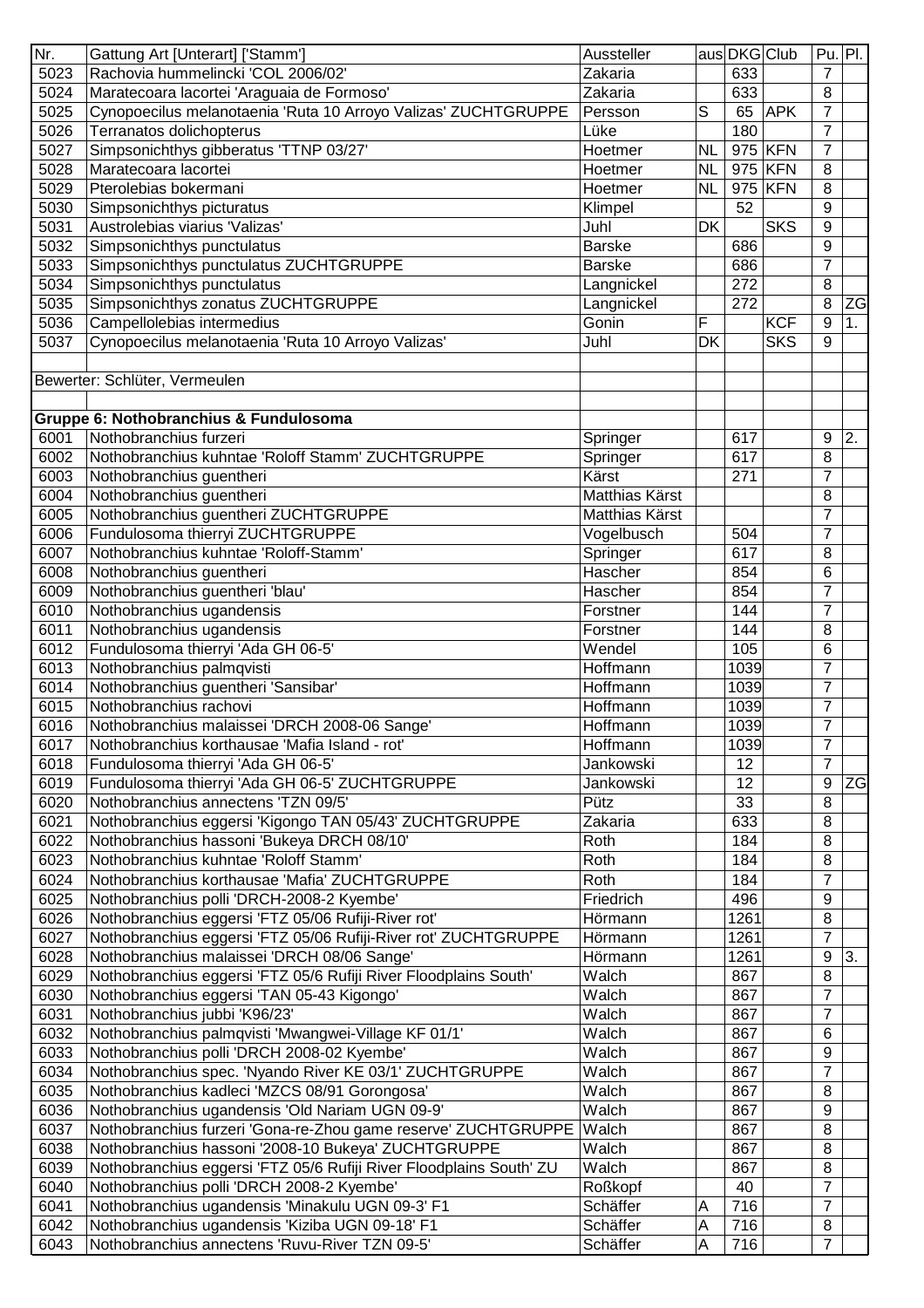| Nr.          | Gattung Art [Unterart] ['Stamm']                                                                           | Aussteller           |                            | aus DKG Club |                          | $Pu.$ Pl.           |           |
|--------------|------------------------------------------------------------------------------------------------------------|----------------------|----------------------------|--------------|--------------------------|---------------------|-----------|
| 6044         | Nothobranchius kuhntae 'Roloff-Stamm'                                                                      | Umfahrer             |                            | 201          |                          | 8                   |           |
| 6045         | Nothobranchius palmqvisti 'BGB 197 Udi Berge'                                                              | Gerbatsch            |                            | 297          |                          | $\overline{7}$      |           |
| 6046         | Nothobranchius jubbi 'Gongoni KEN 08-5'                                                                    | Carlsson             | S                          |              | <b>SKS</b>               | $\overline{7}$      |           |
| 6047         | Nothobranchius korthausae 'Mafia Island TZN 08-2'                                                          | Carlsson             | S                          |              | <b>SKS</b>               | 8                   |           |
| 6048         | Fundulosoma thierryi 'Ada GH 06-5' ZUCHTGRUPPE                                                             | Persson              | S                          | 65           | SKS                      | 8                   |           |
| 6049         | Nothobranchius taeniopygus 'Llanguro TZ 2008-16'                                                           | ver Eecke            | B                          |              | <b>BKV</b>               | $\overline{7}$      |           |
| 6050         | Nothobranchius palmqvisti 'Pangani TZ 94-7' ZUCHTGRUPPE                                                    | Persson              | S                          | 65           | <b>SKS</b>               | $\overline{7}$      |           |
| 6051         | Nothobranchius eggersi 'rot 05/5'                                                                          | Klimpel              |                            | 52           |                          | 6                   |           |
| 6052         | Nothobranchius spec. 'Nyando River KE 01/3'                                                                | Klimpel              |                            | 52           |                          | 8                   |           |
| 6053         | Nothobranchius kafuensis 'Salambala Nam 07/1'                                                              | Walch                |                            | 867          |                          | 8                   |           |
| 6054         | Nothobranchius foerschi 'Sosa TAN 97/47' ZUCHTGRUPPE                                                       | <b>Brouwer</b>       | <b>NL</b>                  |              | <b>KFN</b>               | $\overline{7}$      |           |
| 6055         | Nothobranchius ugandensis 'Ngobo UGN 09-8'                                                                 | <b>Brouwer</b>       | <b>NL</b>                  |              | <b>KFN</b>               | 6                   |           |
| 6056         | Nothobranchius ugandensis 'Minakulu UGN 09-3'                                                              | <b>Brouwer</b>       | <b>NL</b>                  |              | <b>KFN</b>               | 8                   |           |
| 6057         | Nothobranchius patrizii 'Msumarini KEN 08-3'                                                               | <b>Brouwer</b>       | <b>NL</b>                  |              | <b>KFN</b>               | $\overline{7}$      |           |
| 6058         | Nothobranchius rosenstocki 'Luapula River ZAM 07-6'                                                        | ver Eecke            | $\mathsf B$                |              | <b>BKV</b>               | 9                   |           |
| 6059         | Nothobranchius ugandensis 'Aboke UGN 09-6'                                                                 | ver Eecke            | B                          |              | <b>BKV</b>               | 9                   | 1.        |
| 6060         | Nothobranchius ugandensis 'Ngobo UGN 09-8'                                                                 | ver Eecke            | $\sf B$                    |              | <b>BKV</b>               | 8                   |           |
| 6061         | Nothobranchius ugandensis 'Kiziba UGN 09-18'                                                               | ver Eecke            | B                          |              | <b>BKV</b>               | $\overline{7}$      |           |
| 6062         | Nothobranchius rachovi 'Dondo MOZ 04-6'                                                                    | ver Eecke            | B                          |              | <b>BKV</b>               | 8                   |           |
|              |                                                                                                            |                      |                            |              |                          |                     |           |
|              | Bewerter: Himsel, Suyker                                                                                   |                      |                            |              |                          |                     |           |
|              |                                                                                                            |                      |                            |              |                          |                     |           |
|              | Gruppe 7: Fundulopanchax gardneri                                                                          |                      |                            |              |                          |                     |           |
| 7001         | Fundulopanchax gardneri nigerianus 'Makurdi'                                                               | Fink                 |                            | 71           |                          | 8                   |           |
| 7002         | Fundulopanchax gardneri nigerianus 'Makurdi'                                                               | Fink                 |                            | 71           |                          | 8                   |           |
| 7003         | Fundulopanchax gardneri nigerianus 'Innidere' ZUCHTGRUPPE                                                  | Truckenbrodt         |                            | 472          |                          | 8                   |           |
| 7004         | Fundulopanchax gardneri nigerianus                                                                         | Hofmann              |                            | 888          |                          | 8                   |           |
| 7005         | Fundulopanchax gardneri nigerianus                                                                         | Ephan                |                            | 710          |                          | 8                   |           |
| 7006         | Fundulopanchax gardneri 'Uke 2008'                                                                         | Milkuhn              |                            | 922          |                          | $\overline{7}$      |           |
| 7007         | Fundulopanchax gardneri nigerianus                                                                         | Zech                 |                            | 456          |                          | $\overline{7}$      |           |
| 7008         | Fundulopanchax gardneri nigerianus 'Innidere' ZUCHTGRUPPE                                                  | Hoffmann             |                            | 1039         |                          | $\overline{7}$      |           |
| 7009         | Fundulopanchax gardneri nigerianus 'gold'                                                                  | Reinhardt            |                            | 220          |                          | $\overline{7}$      |           |
| 7010         | Fundulopanchax gardneri nigerianus 'gold'                                                                  | Strohm               |                            | 602          |                          | $\overline{7}$      |           |
| 7011         | Fundulopanchax gardneri nigerianus 'Makurdi'                                                               | Jankowski            |                            | 12           |                          | 8                   |           |
| 7012         | Fundulopanchax gardneri nigerianus 'Makurdi' ZUCHTGRUPPE                                                   | Jankowski            |                            | 12           |                          | $\overline{7}$      |           |
| 7013         | Fundulopanchax gardneri nigerianus 'Makurdi'                                                               | Pütz                 |                            | 33           |                          | $\bf 8$             | 2.        |
| 7014         | Fundulopanchax gardneri nigerianus ZUCHTGRUPPE                                                             | Ephan                |                            | 710          |                          | 8                   |           |
| 7015         | Fundulopanchax gardneri 'Telemu NTC 07-3'                                                                  | Zakaria              |                            | 633          |                          | $\overline{7}$      |           |
| 7016         | Fundulopanchax gardneri mamfensis 'Basua'                                                                  | Zakaria              |                            | 633          |                          | $\overline{7}$      |           |
| 7017         | Fundulopanchax gardneri nigerianus 'Misaje gold'                                                           | Garcia               | E                          |              | <b>SEK</b>               | 7                   |           |
| 7018         | Fundulopanchax gardneri nigerianus 'Makurdi'                                                               | Hörmann              |                            | 616          |                          | 9                   | 1.        |
| 7019         | Fundulopanchax gardneri nigerianus 'Makurdi'                                                               | <b>Stehle</b>        |                            | 917          |                          | 8                   |           |
| 7020         | Fundulopanchax gardneri nigerianus 'Misaje'                                                                | Huber                |                            | 1221         |                          | 8                   |           |
|              |                                                                                                            | Anna Umfahrer        |                            |              |                          |                     |           |
| 7021         | Fundulopanchax gardneri nigerianus 'Misaje'                                                                |                      |                            |              |                          | 8                   |           |
| 7022<br>7023 | Fundulopanchax gardneri nigerianus 'Innidere'<br>Fundulopanchax gardneri nigerianus 'Innidere' ZUCHTGRUPPE | Carlsson<br>Carlsson | $\mathbb S$<br>$\mathsf S$ |              | <b>SKS</b><br><b>SKS</b> | 8<br>$\overline{7}$ | 3.        |
|              |                                                                                                            |                      |                            |              |                          |                     |           |
| 7024         | Fundulopanchax gardneri 'Udi-Berge' ZUCHTGRUPPE                                                            | Carlsson             | $\mathbf S$                |              | <b>SKS</b>               | $\boldsymbol{9}$    | ZG        |
| 7025         | Fundulopanchax gardneri 'Telemu NTC 2007-3'                                                                | Persson              | S                          | 65           | <b>SKS</b>               | 8                   |           |
| 7026         | Fundulopanchax gardneri mamfensis 'Mamfe Mile 5 CB3SR 07-19'                                               | Persson              | S                          | 65           | SKS                      | 8                   |           |
| 7027         | Fundulopanchax gardneri ssp. 'Akwen BLLMC 2005-2'                                                          | Persson              | S                          | 65           | <b>SKS</b>               | $\boldsymbol{9}$    |           |
| 7028         | Fundulopanchax gardneri nigerianus 'Misaje'                                                                | Persson              | S                          | 65           | <b>SKS</b>               | 8                   |           |
| 7029         | Fundulopanchax gardneri 'Nsukka'                                                                           | Jose Garcia          | $\mathsf{P}$               |              | <b>APK</b>               | $\overline{7}$      |           |
| 7030         | Fundulopanchax gardneri 'Lafia gold'                                                                       | Jose Garcia          | P                          |              | <b>APK</b>               | 8                   |           |
| 7031         | Fundulopanchax gardneri ssp. 'Akwen BLLMC 2005-2'                                                          | Laird                | F                          |              | KCF                      | 8                   |           |
|              |                                                                                                            |                      |                            |              |                          |                     |           |
|              | Bewerter: Erler, Adam                                                                                      |                      |                            |              |                          |                     |           |
|              |                                                                                                            |                      |                            |              |                          |                     |           |
|              | Gruppe 8: Fundulopanchax & Raddaella                                                                       |                      |                            |              |                          |                     |           |
| 8001         | Fundulopanchax deltaensis                                                                                  | Wischmann            |                            | 353          |                          | 7                   |           |
| 8002         | Fundulopanchax spoorenbergi ZUCHTGRUPPE                                                                    | Hascher              |                            | 263          |                          | 8                   |           |
| 8003         | Fundulopanchax spoorenbergi                                                                                | Hascher              |                            | 263          |                          | 9                   | 1.        |
| 8004         | Fundulopanchax gularis ZUCHTGRUPPE                                                                         | Schaible             |                            | 766          |                          | $\overline{9}$      | <b>ZG</b> |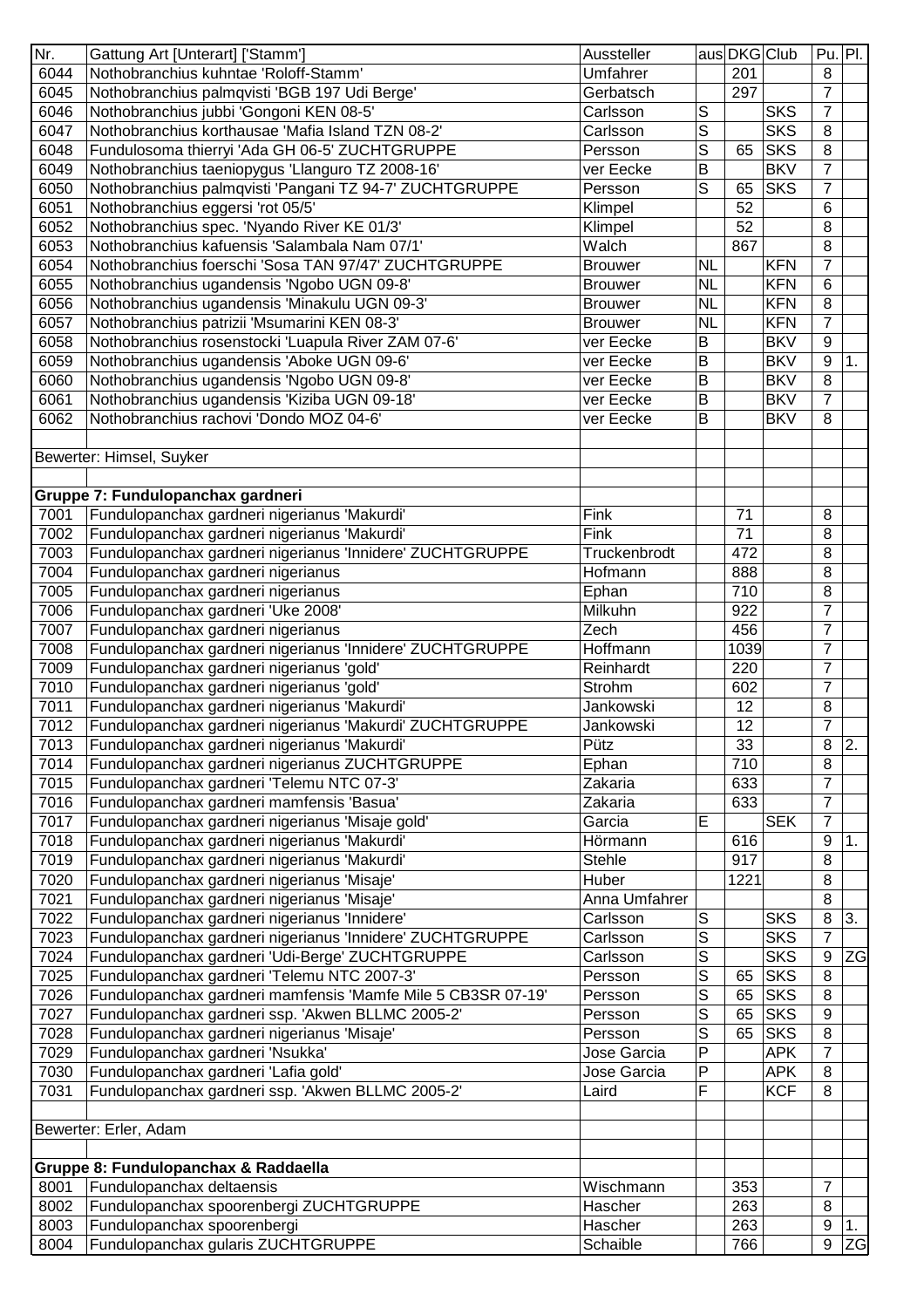| Nr.  | Gattung Art [Unterart] ['Stamm']                          | Aussteller           |              | aus DKG Club     |            | $Pu.$ Pl.      |    |
|------|-----------------------------------------------------------|----------------------|--------------|------------------|------------|----------------|----|
| 8005 | Fundulopanchax oeseri 'Bioko GEMHS 00/45' ZUCHTGRUPPE     | Hascher              |              | 263              |            | 8              |    |
| 8006 | Fundulopanchax mirabilis moensis ZUCHTGRUPPE              | Hascher              |              | 263              |            | 8              |    |
| 8007 | Fundulopanchax puerzli ZUCHTGRUPPE                        | Schaible             |              | 766              |            | 8              |    |
| 8008 | Fundulopanchax rubrolabialis 'Malende'                    | Laird                | F            |                  | <b>KCF</b> | 9              | 2. |
| 8009 | Fundulopanchax spoorenbergi                               | Wendt                |              | 1                |            | 8              |    |
| 8010 | Fundulopanchax spec. 'GS 1, Mundemba'                     | <b>Schmitz</b>       |              | 262              |            | $\overline{7}$ |    |
| 8011 | Fundulopanchax spec. 'GS 2, Mundemba'                     | Schmitz              |              | 262              |            | 7              |    |
| 8012 | Fundulopanchax spec. 'GS 1, Mundemba' ZUCHTGRUPPE         | <b>Schmitz</b>       |              | 262              |            | <b>KB</b>      |    |
| 8013 | Fundulopanchax deltaensis                                 | Ulmke                |              | 362              |            | 8              |    |
| 8014 | Fundulopanchax deltaensis ZUCHTGRUPPE                     | Ulmke                |              | 362              |            | 8              |    |
| 8015 | Fundulopanchax puerzli                                    | Ulmke                |              | 362              |            | 8              |    |
| 8016 | Fundulopanchax scheeli                                    | Wittel               |              | 459              |            | $\overline{7}$ |    |
| 8017 | Fundulopanchax spoorenbergi                               | Wittel               |              | 459              |            | $\overline{7}$ |    |
| 8018 | Fundulopanchax sjoestedti 'blau'                          | Ephan                |              | 710              |            | 9              | 3. |
| 8019 | Fundulopanchax scheeli                                    | Ephan                |              | 710              |            | 8              |    |
|      |                                                           | Hasler               | A            | 442              |            | 8              |    |
| 8021 | Fundulopanchax oeseri                                     |                      |              |                  |            |                |    |
| 8022 | Fundulopanchax filamentosus 'ljebu Ode'                   | Zakaria              |              | 633              |            | 8              |    |
| 8023 | Fundulopanchax filamentosus 'Ikeja'                       | Zakaria              |              | 633              |            | 8              |    |
| 8024 | Fundulopanchax deltaensis                                 | Zakaria              |              | 633              |            | 8              |    |
| 8025 | Fundulopanchax marmoratus 'Mbonge'                        | <b>Enrique Perez</b> | E            |                  | <b>SEK</b> | <b>KB</b>      |    |
| 8026 | Fundulopanchax scheeli ZUCHTGRUPPE                        | Friedrich            |              | 496              |            | 8              |    |
| 8027 | Fundulopanchax mirabilis moensis 'Bator'                  | Adam                 |              | 998              |            | 8              |    |
| 8028 | Fundulopanchax sjoestedti                                 | Carlsson             | S            |                  | <b>SKS</b> | 9              |    |
| 8029 | Fundulopanchax arnoldi 'Ughelli TR 2001'                  | Persson              | S            | 65               | <b>SKS</b> | 8              |    |
| 8030 | Fundulopanchax deltaensis ZUCHTGRUPPE                     | Persson              | S            | 65               | <b>SKS</b> | 8              |    |
| 8031 | Fundulopanchax marmoratus 'Mbonge'                        | Persson              | S            | 65               | <b>SKS</b> | 8              |    |
| 8032 | Fundulopanchax ndianus ZUCHTGRUPPE                        | Persson              | S            | 65               | <b>SKS</b> | 8              |    |
| 8033 | Aphyosemion splendidum 'BLLMC 05/15'                      | Lüke                 |              | 180              |            | 8              |    |
| 8034 | Aphyosemion batesii 'GEMLCE 04/6'                         | Lüke                 |              | 180              |            | 8              |    |
| 8035 | Fundulopanchax sjoestedti 'blau' ZUCHTGRUPPE              | Hoetmer              | <b>NL</b>    | $\overline{975}$ | KFN        | 8              |    |
| 8037 | Fundulopanchax amieti 'Edea-Yaunde Km 18 C89/31'          | Jose Garcia          | $\mathsf{P}$ |                  | <b>APK</b> | $\overline{7}$ |    |
| 8039 | Fundulopanchax ndianus                                    | van Eck              | <b>NL</b>    |                  | <b>KFN</b> | $\overline{7}$ |    |
| 8040 | Fundulopanchax scheeli                                    | Aardom               | <b>NL</b>    | 197              | <b>KFN</b> | $\overline{7}$ |    |
| 8041 | Fundulopanchax sjoestedti 'blau'                          | Hoetmer              | <b>NL</b>    | 975              | <b>KFN</b> | 8              |    |
| 8042 | Fundulopanchax walkeri 'Kutunse GH 2/74'                  | <b>Brouwer</b>       | <b>NL</b>    |                  | <b>KFN</b> | 8              |    |
|      |                                                           |                      |              |                  |            |                |    |
|      | Bewerter: Eigelshofen, Tränkner                           |                      |              |                  |            |                |    |
|      |                                                           |                      |              |                  |            |                |    |
|      | <b>Gruppe 9: Aphyosemion calliurum-Gruppe</b>             |                      |              |                  |            |                |    |
|      |                                                           | Wischmann            |              | 353              |            |                |    |
| 9001 | Aphyosemion australe 'gold' ZUCHTGRUPPE                   |                      |              |                  |            | 9              |    |
| 9002 | Aphyosemion calliurum 'Cellucam ABC 06/97'                | Hascher              |              | 263              |            | 9              | 3. |
| 9003 | Aphyosemion celiae 'CXC21'                                | Hascher              |              | 263              |            | $\overline{7}$ |    |
| 9004 | Aphyosemion celiae 'CXC21' ZUCHTGRUPPE                    | Hascher              |              | 263              |            | 9              | ZG |
| 9005 | Aphyosemion australe 'gold'                               | Hascher              |              | 854              |            | 8              |    |
| 9006 | Aphyosemion australe 'gold'                               | Ulmke                |              | 362              |            | 8              |    |
| 9007 | Aphyosemion calliurum 'UW 08' F1                          | Ulmke                |              | 362              |            | 8              |    |
| 9008 | Aphyosemion celiae 'Teke CXC 21'                          | Zech                 |              | 456              |            | 6              |    |
| 9009 | Aphyosemion australe 'gold'                               | Hoffmann             |              | 1039             |            | $\overline{7}$ |    |
| 9010 | Aphyosemion pascheni festivum 'Nkolbondo HLM 99/23'       | Hoffmann             |              | 1039             |            | 6              |    |
| 9011 | Aphyosemion celiae 'Teke CXC 21'                          | Strohm               |              | 602              |            | 8              |    |
| 9012 | Aphyosemion australe 'gold'                               | Pütz                 |              | 33               |            | $\overline{7}$ |    |
| 9013 | Aphyosemion australe 'gold' ZUCHTGRUPPE                   | Pütz                 |              | 33               |            | $\overline{7}$ |    |
| 9014 | Aphyosemion australe                                      | Pütz                 |              | 33               |            | 8              |    |
| 9015 | Aphyosemion australe                                      | Ephan                |              | 710              |            | 9              | 2. |
| 9016 | Aphyosemion australe ZUCHTGRUPPE                          | Ephan                |              | 710              |            | 8              |    |
| 9017 | Aphyosemion campomaanense 'ABK 07/181'                    | Ephan                |              | 710              |            | 9              | 1. |
| 9018 | Aphyosemion pascheni festivum 'HLM 99/23 Nkolbonda'       | Meinig               |              |                  |            | 8              |    |
| 9019 | Aphyosemion campomaanense 'ABK 07/181'                    | Lüke                 |              | 180              |            | 8              |    |
| 9020 | Aphyosemion australe 'Cap Esterias EBT 96/27' ZUCHTGRUPPE | Adam                 |              | 998              |            | 9              |    |
| 9021 | Aphyosemion calliurum 'Cellucam ABC 06/97'                | Adam                 |              | 998              |            | $\overline{7}$ |    |
| 9022 | Aphyosemion australe                                      | Hörmann              |              | 616              |            | $\overline{7}$ |    |
|      |                                                           |                      |              |                  |            |                |    |
| 9023 | Aphyosemion australe ZUCHTGRUPPE                          | Hörmann              |              | 616              |            | $\overline{7}$ |    |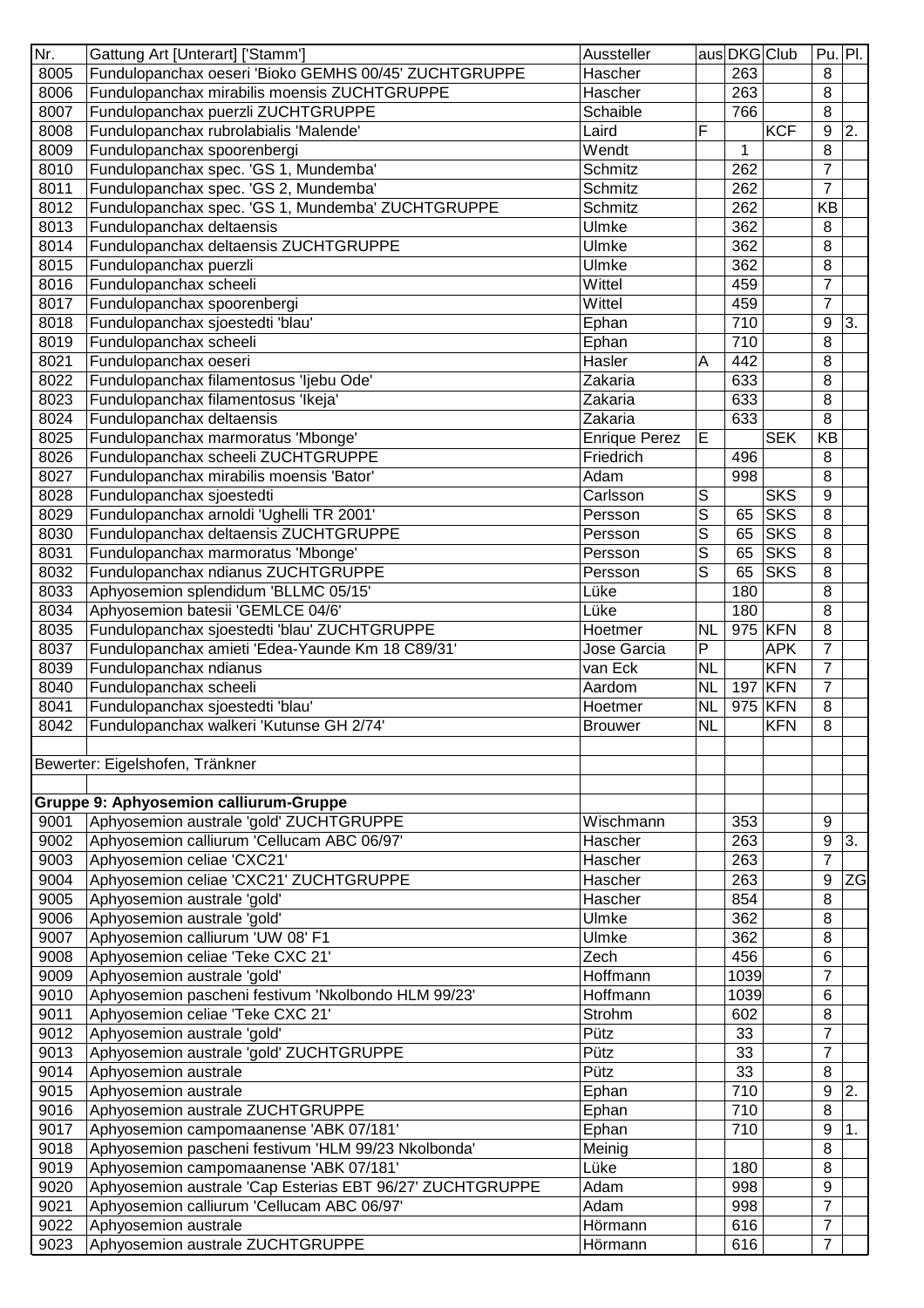| Nr.   | Gattung Art [Unterart] ['Stamm']                    | Aussteller           |              | aus DKG Club |                  | $Pu.$ Pl.      |    |
|-------|-----------------------------------------------------|----------------------|--------------|--------------|------------------|----------------|----|
| 9024  | Aphyosemion australe                                | <b>Stehle</b>        |              | 917          |                  | $\overline{7}$ |    |
| 9025  | Aphyosemion australe 'gold'                         | Wößner               |              | 768          |                  | $\overline{7}$ |    |
| 9026  | Aphyosemion celiae                                  | Wößner               |              | 768          |                  | $\overline{7}$ |    |
| 9027  | Aphyosemion spec. aff. pascheni 'Mougue ABL 08-200' | Persson              | $\mathsf S$  | 65           | <b>SKS</b>       | $\overline{7}$ |    |
| 9028  | Aphyosemion australe 'gold'                         | Suyker               | <b>NL</b>    |              | 441 KFN          | $\overline{7}$ |    |
| 9029  | Aphyosemion celiae 'Teke CXC 21' ZUCHTGRUPPE        | Bouwman              | <b>NL</b>    |              | 993 KFN          | 8              |    |
| 9030  | Aphyosemion celiae 'Teke CXC21'                     | Langnickel           |              | 272          |                  | 9              |    |
| 9031  | Aphyosemion australe 'gold'                         | van Wakeren          | <b>NL</b>    |              | <b>KFN</b>       | 8              |    |
| 9032  | Aphyosemion calliurum 'Funge C2006'                 | van der Vondel       | B            |              | <b>BKV</b>       | 8              |    |
| 9033  | Aphyosemion calliurum 'C2006' ZUCHTGRUPPE           | van der Vondel       | <b>B</b>     |              | <b>BKV</b>       | 6              |    |
| 9034  | Aphyosemion celiae 'Teke CXC 21' ZUCHTGRUPPE        | van der Vondel       | B            |              | <b>BKV</b>       | 8              |    |
|       |                                                     |                      |              |              |                  |                |    |
|       | Bewerter: Schwabe, Roßkopf                          |                      |              |              |                  |                |    |
|       |                                                     |                      |              |              |                  |                |    |
|       | Gruppe 10: Diapteron, Kathethys und Elegans-Gruppe  |                      |              |              |                  |                |    |
|       | 10001 Aphyosemion castaneum                         | Kärst                |              | 271          |                  | $\overline{7}$ |    |
|       | 10002 Aphyosemion spec. 'Oyo RPC 91/8'              | Adam                 |              | 998          |                  | $\overline{7}$ |    |
|       | 10003 Aphyosemion spec. aff. decorsei 'Lobaye'      | Hascher              |              | 854          |                  | $\overline{7}$ |    |
|       | 10004 Aphyosemion lamberti 'GHH 97/11'              | Hascher              |              | 854          |                  | 8              |    |
|       | 10005 Aphyosemion lamberti 'GHH 97/11' ZUCHTGRUPPE  | Hascher              |              | 854          |                  | 8              |    |
|       | 10006 Aphyosemion cognatum 'Lake Fwa'               | Hascher              |              | 854          |                  | $\overline{7}$ |    |
|       | 10007 Aphyosemion lamberti 'GHH 97/11'              | Schmitz              |              | 262          |                  | 7              |    |
|       | 10008 Aphyosemion lamberti 'GHH 97/11' ZUCHTGRUPPE  |                      |              | 262          |                  | 8              |    |
|       |                                                     | Schmitz              |              |              |                  |                |    |
|       | 10009 Aphyosemion elberti 'Diang JVC08'             | van Eck              | <b>NL</b>    |              | <b>KFN</b>       | 9              | 2. |
|       | 10010 Aphyosemion polli 'Z82/26'                    | Reuter               |              | 143          |                  | 8              |    |
|       | 10011 Aphyosemion schioetzi 'Z 91' ZUCHTGRUPPE      | Kauffmann            |              | 408          |                  | 8              |    |
|       | 10012 Aphyosemion schioetzi 'Z 91'                  | Kauffmann            |              | 408          |                  | 8              |    |
|       | 10013 Aphyosemion christyi 'HZ 85/14'               | Hoffmann             |              | 1039         |                  | 7              |    |
|       | 10014 Aphyosemion elberti 'Matapit'                 | Matthäus             |              | 607          |                  | 8              |    |
|       | 10015 Aphyosemion elberti 'Santchou'                | Wittel               |              | 459          |                  | $\overline{7}$ |    |
|       | 10016 Aphyosemion cognatum 'Lake Fwa'               | Wittel               |              | 459          |                  | 8              |    |
|       | 10017 Aphyosemion lamberti 'GHH 97/11'              | Wittel               |              | 459          |                  | 8              |    |
|       | 10018 Aphyosemion polli 'Z 82/26'                   | Wittel               |              | 459          |                  | 9              |    |
|       | 10019 Aphyosemion castaneum 'HZ 85/8'               | Pütz                 |              | 33           |                  | <b>KB</b>      |    |
|       | 10020 Aphyosemion elberti 'Ntui'                    | Jokiel               |              | 455          |                  | 8              |    |
|       | 10021 Aphyosemion elberti 'Pondimoun'               | Jokiel               |              | 455          |                  | T              |    |
|       | 10022 Aphyosemion exiguum 'GKCAR 90/8'              | Jokiel               |              | 455          |                  | 8              |    |
|       | 10023 Aphyosemion dargei 'Mbam'                     | Jokiel               |              | 455          |                  | 7              |    |
|       | 10024 Aphyosemion elberti 'Pondimoun'               | Vespermann           |              | 167          |                  | 9              |    |
|       | 10025 Aphyosemion decorsei 'RCA 91/1 Kapou'         | Meinig               |              |              |                  | 8              |    |
|       | 10026 Aphyosemion spec. 'Oyo RPC 91/8'              | Meinig               |              |              |                  | 9              | 3. |
|       | 10027 Aphyosemion spec. 'Lobaye'                    | Meinig               |              |              |                  | $\overline{7}$ |    |
|       | 10028 Aphyosemion elberti 'Ndop'                    | <b>Brebeck</b>       |              | 364          |                  | $\overline{7}$ |    |
|       | 10029 Aphyosemion elberti 'KEK 98/24'               | <b>Brebeck</b>       |              | 364          |                  | 9              |    |
|       | 10030 Aphyosemion lamberti 'GHH 97/11'              | van der Vondel       | B            |              | <b>BKV</b>       | $\overline{7}$ |    |
|       | 10031 Aphyosemion exiguum 'BLLMC 05/17 Akok'        | <b>Enrique Perez</b> | $\mathsf E$  |              | <b>SEK</b>       | $\overline{7}$ |    |
|       | 10032 Aphyosemion elberti 'Sambolobo'               | Vlasov               | $\mathsf R$  |              | 705 SKLIK        | 9              |    |
|       | 10033 Aphyosemion exiguum 'GKCAR 90/8'              | Vlasov               | $\mathsf R$  |              | <b>705 SKLIK</b> | 9              |    |
|       | 10034 Aphyosemion elberti 'CSTS 07/02 Folap'        | Vlasov               | $\mathsf{R}$ |              | <b>705 SKLIK</b> | 8              |    |
|       | 10035 Aphyosemion spec. 'Oyo RPC 91/8'              | Adam                 |              | 998          |                  | 8              |    |
|       | 10036 Aphyosemion spec. 'Oyo RPC 91/8' ZUCHTGRUPPE  | Adam                 |              | 998          |                  | 9              | ZG |
| 10037 | Diapteron georgiae 'GWW 86/2'                       | Adam                 |              | 998          |                  | 8              |    |
| 10038 | Diapteron cyanostictum 'GEMHS 00/16'                | Adam                 |              | 998          |                  | 8              |    |
|       | 10039 Aphyosemion elberti 'Diang'                   | <b>Stehle</b>        |              | 917          |                  | 7              |    |
|       | 10040 Aphyosemion lamberti 'GHH 97/11'              | <b>Stehle</b>        |              | 917          |                  | 7              |    |
|       | 10041 Aphyosemion christyi 'HZ 85/14'               | Roßkopf              |              | 40           |                  | 9              |    |
|       | 10042 Aphyosemion plagitaenium 'Epoma RPC 91/1'     | Wößner               |              | 768          |                  | 7              |    |
|       | 10043 Aphyosemion congicum 'Z 82/17' ZUCHTGRUPPE    | Wößner               |              | 768          |                  | 9              |    |
|       | 10044 Aphyosemion elegans 'Boende 2002'             | Ott                  |              | 360          |                  | $\overline{7}$ |    |
|       | 10045 Aphyosemion spec. 'Oyo RPC 91/8'              | Militzer             |              | 1062         |                  | 8              |    |
|       | 10046 Aphyosemion cognatum 'Madimba'                | Militzer             |              | 1062         |                  | KB             |    |
|       | 10047 Aphyosemion castaneum 'HZ 85/8'               | Militzer             |              | 1062         |                  | $\overline{7}$ |    |
|       |                                                     |                      |              |              |                  |                |    |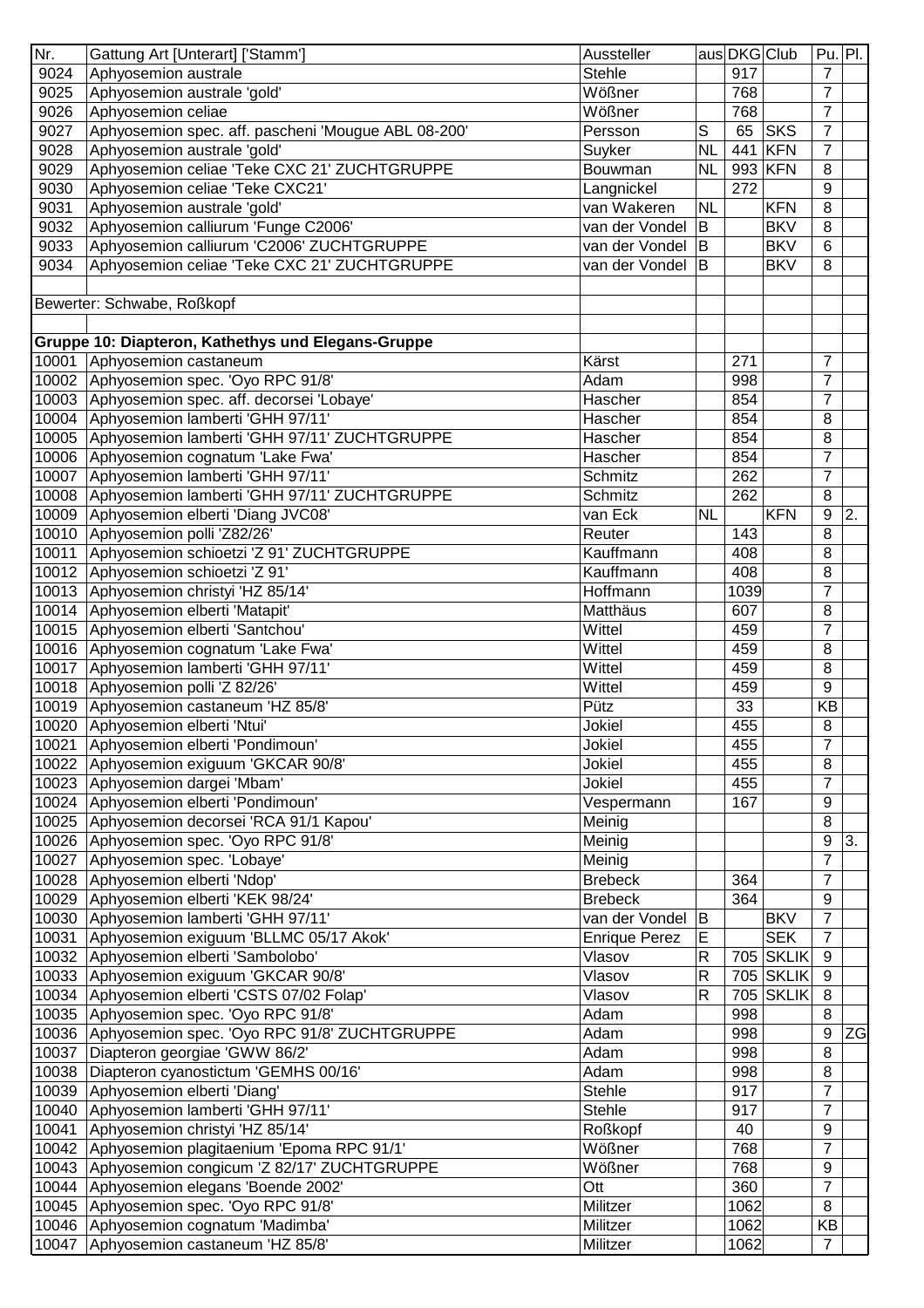| Nr.            | Gattung Art [Unterart] ['Stamm']                                                                  | Aussteller           |           | aus DKG Club |            | $Pu.$ Pl.           |    |
|----------------|---------------------------------------------------------------------------------------------------|----------------------|-----------|--------------|------------|---------------------|----|
|                | 10048 Aphyosemion lamberti 'GHH 97/11'                                                            | Militzer             |           | 1062         |            | 8                   |    |
|                | 10049 Aphyosemion lamberti 'GHH97/11' ZUCHTGRUPPE                                                 | Militzer             |           | 1062         |            | KB                  |    |
|                | 10050 Aphyosemion chauchei 'Olombo RPC 96/5'                                                      | Militzer             |           | 1062         |            | $\overline{7}$      |    |
| 10051          | Aphyosemion spec. aff. decorsei 'Lobaye'                                                          | Militzer             |           | 1062         |            | 8                   |    |
| 10052          | Aphyosemion polli 'Kinshasa CI 2001'                                                              | Militzer             |           | 1062         |            | 9                   |    |
| 10053          | Aphyosemion spec. 'AVD 2007/1'                                                                    | Militzer             |           | 1062         |            | 8                   |    |
| 10054          | Aphyosemion elegans 'Boende 2002'                                                                 | Militzer             |           | 1062         |            | 9                   |    |
|                | 10055 Aphyosemion spec. aff. decorsei 'Lobaye'                                                    | Röhlich              |           | 269          |            | 8                   |    |
|                | 10056 Aphyosemion elberti 'Makenene CLL 03/12'                                                    | Jose Garcia          | P         |              | <b>APK</b> | 8                   |    |
| 10057          | Diapteron cyanostictum 'Makokou'                                                                  | <b>Barske</b>        |           | 686          |            | 8                   |    |
|                | 10058 Aphyosemion chauchei 'Ollombo'                                                              | Pietz                |           | 91           |            | 9                   | 1. |
| 10059          | Aphyosemion decorsei 'KCF 5 Bangui' ZUCHTGRUPPE                                                   | Pietz                |           | 91           |            | 9                   |    |
|                |                                                                                                   |                      |           |              |            |                     |    |
|                | Bewerter: H.J. Wischmann, Liermann, Brebeck                                                       |                      |           |              |            |                     |    |
|                | <b>Gruppe 11: Chromaphyosemion</b>                                                                |                      |           |              |            |                     |    |
|                | 11001 Chromaphyosemion spec. aff. splendopleure 'Kompina KV 03/21'                                | Laird                | F         |              | <b>KCF</b> | 8                   |    |
|                | 11002 Chromaphyosemion bitaeniatum 'DDR-Stamm'                                                    | Hofmann              |           | 888          |            | $\overline{7}$      |    |
| 11003          | Chromaphyosemion bitaeniatum 'Lagos'                                                              | Ulmke                |           | 362          |            | 9                   | 3. |
| 11004          | Chromaphyosemion splendopleure 'Likoko SE 99/21'                                                  | Kauffmann            |           | 408          |            | 8                   |    |
|                | 11005 Chromaphyosemion splendopleure 'Moliwe'                                                     | Kauffmann            |           | 408          |            | 8                   |    |
|                |                                                                                                   | Kauffmann            |           | 408          |            | $\overline{7}$      |    |
| 11007          | 11006 Chromaphyosemion poliaki 'Monea'                                                            | Gruber               |           | 682          |            |                     |    |
|                | Chromaphyosemion cf. splendopleure 'Likoko SE 99/21'                                              |                      | A         |              |            | 7                   |    |
| 11008          | Chromaphyosemion malumbresi 'GEMHS 00/32'                                                         | Gruber               | A         | 682          |            | $\overline{7}$      |    |
|                | 11009 Chromaphyosemion bivittatum 'Funge'                                                         | Gruber               | A         | 682          |            | 8                   |    |
|                | 11010 Chromaphyosemion splendopleure                                                              | Reinhardt            |           | 220          |            | KB                  |    |
| 11011          | Chromaphyosemion volcanum 'Mbonge'                                                                | Strohm               |           | 602          |            | 7                   |    |
| 11012          | Chromaphyosemion bivittatum 'Funge'                                                               | Strohm               |           | 602          |            | $\overline{7}$      |    |
|                | 11013 Chromaphyosemion volcanum 'Mile 29 CMM 51'                                                  | Strohm               |           | 602          |            | $\overline{7}$      |    |
|                | 11014 Chromaphyosemion splendopleure 'Tiko'                                                       | Pütz                 |           | 33           |            | $\overline{7}$      |    |
|                | 11015 Chromaphyosemion bivittatum 'Funge C91'                                                     | Pütz                 |           | 33           |            | 8                   |    |
|                | 11016 Chromaphyosemion poliaki 'CMM 41'                                                           | <b>Mattes</b>        |           | 90           |            | 8                   |    |
|                | 11017 Chromaphyosemion poliaki 'Ekona'                                                            | <b>Bucker</b>        |           | 943          |            | <b>KB</b>           |    |
|                | 11018 Chromaphyosemion splendopleure 'Tiko'                                                       | <b>Bucker</b>        |           | 943          |            | 8                   |    |
|                | 11019 Chromaphyosemion bitaeniatum 'Yemonji River'                                                | <b>Bucker</b>        |           | 943          |            | $\overline{7}$      |    |
|                | 11020 Chromaphyosemion bitaeniatum 'Yemonji River' ZUCHTGRUPPE                                    | <b>Bucker</b>        |           | 943          |            | $\overline{7}$      |    |
| 11021          | Chromaphyosemion splendopleure 'Penda Mboko'                                                      | Friedrich            |           | 496          |            | 9                   | 2. |
| 11022          | Chromaphyosemion splendopleure 'Penda-Mboko'                                                      | Wößner               |           | 768          |            | 6                   |    |
| 11023          | Chromaphyosemion bivittatum 'Funge'                                                               | Gerbatsch            |           | 297          |            | 8                   |    |
| 11024          | Chromaphyosemion splendopleure 'Tiko'                                                             | Gerbatsch            |           | 297          |            | 7                   |    |
| 11025          | Chromaphyosemion alpha 'Cap Esterias LEC 93/26'                                                   | Gerbatsch            |           | 297          |            | 7                   |    |
| 11026          | Chromaphyosemion poliaki 'Ekona Yard'                                                             | Militzer             |           | 1062         |            | 5                   |    |
| 11027          | Chromaphyosemion melinoides 'KEK 98-10'                                                           | Persson              | S         | 65           | <b>APK</b> | 8                   |    |
| 11028          | Chromaphyosemion volcanum 'Mbonge' ZUCHTGRUPPE                                                    | Persson              | S         | 65           | <b>APK</b> | 7                   |    |
| 11029          | Chromaphyosemion bivittatum 'Funge'                                                               | Bogun                |           | 333          |            | 8                   |    |
| 11030          | Chromaphyosemion bivittatum 'Funge'                                                               | Bogun                |           | 333          |            | $\overline{7}$      |    |
| 11031          | Chromaphyosemion bitaeniatum                                                                      | Bogun                |           | 333          |            | 8                   |    |
| 11032          |                                                                                                   |                      |           |              |            | 8                   |    |
|                | Chromaphyosemion bitaeniatum 'Lagos'                                                              | Röhlich              |           | 269          |            |                     |    |
| 11033          | Chromaphyosemion bitaeniatum 'Afanyangan TMBB 90/13'                                              | Röhlich              |           | 269          |            | $\overline{7}$      |    |
| 11034          | Chromaphyosemion splendopleure 'Tiko'                                                             | Röhlich              |           | 269          |            | $\overline{7}$      |    |
| 11035          | Chromaphyosemion alpha 'Cap Esterias'                                                             | Röhlich              |           | 269          |            | 8                   |    |
| 11036          | Chromaphyosemion riggenbachi 'NKWO 97-1'                                                          | Suyker               | <b>NL</b> |              | 441 KFN    | 6                   |    |
| 11037          | Chromaphyosemion loennbergii '32 Km south of Kribi JVC 08'                                        | Suyker               | <b>NL</b> | 441          | <b>KFN</b> | 8                   |    |
| 11038          |                                                                                                   | Suyker               | <b>NL</b> | 441          | <b>KFN</b> | 8                   |    |
| 11039          | Chromaphyosemion volcanum 'miles four JVC 05'                                                     | Bouwman              | <b>NL</b> |              | 993 KFN    | 6                   |    |
| 11040          | Chromaphyosemion loennbergii 'JVC 08 Km 20'                                                       |                      |           | 504          |            | 7                   |    |
|                | Chromaphyosemion bivittatum 'Funge'                                                               | Vogelbusch           |           |              |            |                     |    |
| 11041          | Chromaphyosemion splendopleure 'Tiko'                                                             | Vogelbusch           |           | 504          |            | $\overline{7}$<br>7 |    |
| 11042          | Chromaphyosemion bivittatum 'Funge ABC 05/12'                                                     | Laird                | F         |              | <b>KCF</b> |                     |    |
| 11043          | Chromaphyosemion bivittatum 'Funge'                                                               | Dunz                 |           | 321          |            | 8                   |    |
| 11044<br>11045 | Chromaphyosemion bitaeniatum 'Yemoji River'<br>Chromaphyosemion spec. 'Niger Oba Onitsha NA 04/2' | Pohlmann<br>Pohlmann |           | 812<br>812   |            | 8<br>8              |    |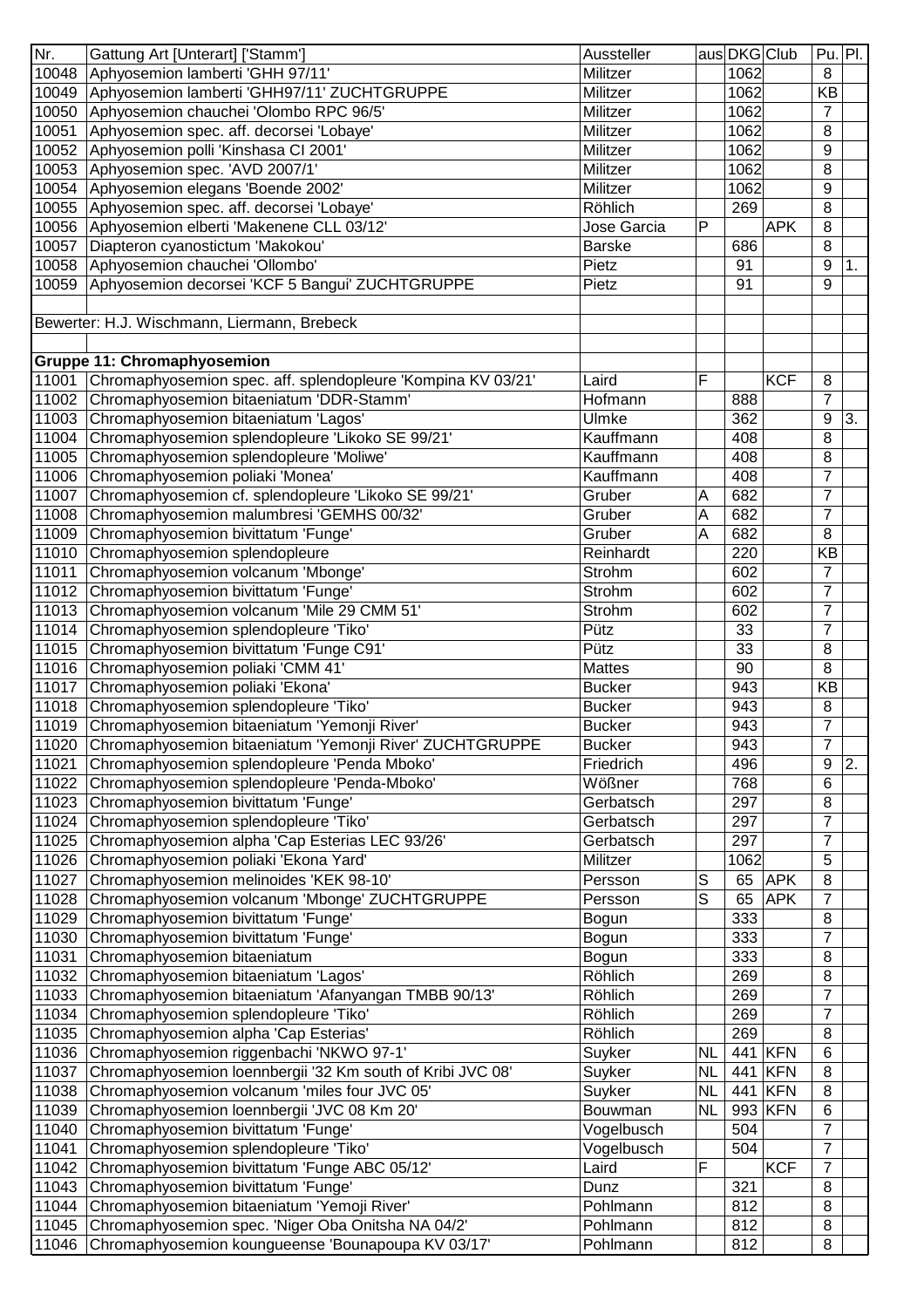| Nr.   | Gattung Art [Unterart] ['Stamm']                                                     | Aussteller     |             | aus DKG Club |                  | $Pu.$ Pl.        |                 |
|-------|--------------------------------------------------------------------------------------|----------------|-------------|--------------|------------------|------------------|-----------------|
| 11047 | Chromaphyosemion omega 'ABC 06/98'                                                   | Pohlmann       |             | 812          |                  | 8                |                 |
|       | 11048 Chromaphyosemion poliaki 'Ekona KV 03/20'                                      | Pohlmann       |             | 812          |                  | 8                |                 |
|       | 11049 Chromaphyosemion riggenbachi 'Yabassi-Loum KV 03/29'                           | Pohlmann       |             | 812          |                  | 9                | 1.              |
| 11050 | Chromaphyosemion punctulatum 'Bibabimwoto CMM 22' ZUCHTGRUP Pohlmann                 |                |             | 812          |                  | 8                | $\overline{ZG}$ |
|       |                                                                                      |                |             |              |                  |                  |                 |
|       | Bewerter: Persson, Umfahrer, Ulmke                                                   |                |             |              |                  |                  |                 |
|       |                                                                                      |                |             |              |                  |                  |                 |
|       |                                                                                      |                |             |              |                  |                  |                 |
|       | <b>Gruppe 12: restliche Aphyosemion</b>                                              |                |             |              |                  |                  |                 |
|       | 12001 Aphyosemion gabunense marginatum 'Bengui 1-2'                                  | Liermann       |             | 556          |                  | 9                | 3.              |
|       | 12002 Aphyosemion exigoideum 'BBW 00/02'                                             | van Eck        | <b>NL</b>   |              | <b>KFN</b>       | 9                |                 |
|       | 12003 Aphyosemion striatum                                                           | Hascher        |             | 854          |                  | 8                |                 |
|       | 12004 Aphyosemion striatum ZUCHTGRUPPE                                               | Hascher        |             | 854          |                  | $\overline{7}$   |                 |
|       | 12005 Aphyosemion aureum 'GEB 94/9'                                                  | Schmitz        |             | 262          |                  | $\overline{7}$   |                 |
|       | 12006 Aphyosemion ogoense 'GHP 80/24'                                                | Schmitz        |             | 262          |                  | $\overline{7}$   |                 |
|       | 12007 Aphyosemion coeleste 'GBG 93/2'                                                | Schmitz        |             | 262          |                  | $\overline{7}$   |                 |
|       | 12008 Aphyosemion aureum 'GEB 94/9' ZUCHTGRUPPE                                      | Schmitz        |             | 262          |                  | 8                |                 |
|       | 12009 Aphyosemion ogoense 'GHP 80/24' ZUCHTGRUPPE                                    | Schmitz        |             | 262          |                  | $\overline{7}$   |                 |
|       | 12010 Aphyosemion gabunense boehmi ZUCHTGRUPPE                                       | Ulmke          |             | 362          |                  | 8                |                 |
|       |                                                                                      |                |             |              |                  |                  |                 |
|       | 12014 Aphyosemion spec. 'PEG 2002/07'                                                | Milkuhn        |             | 922          |                  | 8                |                 |
|       | 12015 Aphyosemion striatum 'GEMHS 00/33'                                             | Gruber         | A           | 682          |                  | 8                |                 |
|       | 12016 Aphyosemion caudofasciatum 'RPC 91/11'                                         | Matthäus       |             | 607          |                  | 8                |                 |
|       | 12017 Aphyosemion louessense 'RPC 78/33'                                             | Matthäus       |             | 607          |                  | $\overline{7}$   |                 |
|       | 12018 Aphyosemion ogoense pyrophore 'Komono'                                         | Matthäus       |             | 607          |                  | 8                |                 |
|       | 12019 Aphyosemion gabunense marginatum '00/29 Bengui'                                | Pütz           |             | 33           |                  | 8                |                 |
|       | 12020 Aphyosemion raddai                                                             | Mattes         |             | 90           |                  | 8                |                 |
|       | 12021 Aphyosemion herzogi 'Zomoko GBG 92/25'                                         | Jokiel         |             | 455          |                  | $\overline{7}$   |                 |
|       | 12022 Aphyosemion exigoideum 'Ngoudoufala'                                           | Jokiel         |             | 455          |                  | 8                |                 |
|       | 12023 Aphyosemion primigenium 'GEB 94/21'                                            | Jokiel         |             | 455          |                  | 8                |                 |
|       |                                                                                      |                |             |              |                  | $\overline{7}$   |                 |
|       | 12024 Aphyosemion coeleste 'GEB 94/19 Malinga'                                       | Hauck          |             | 775          |                  |                  |                 |
|       | 12025 Aphyosemion striatum 'GEMHS 00/33' ZUCHTGRUPPE                                 | Vespermann     |             | 167          |                  | 6                |                 |
|       | 12026 Aphyosemion ogoense ottogartneri 'Lutete' ZUCHTGRUPPE                          | Arras          |             | 247          |                  | $\overline{7}$   |                 |
|       | 12027 Aphyosemion ogoense ottogartneri 'Lutete'                                      | Arras          |             | 247          |                  | 9                |                 |
|       | 12028 Aphyosemion ogoense 'GHP 80/24'                                                | Meinig         |             |              |                  | 8                |                 |
|       | 12029 Aphyosemion exigoideum 'BBW 00/03'                                             | Hasler         | Α           | 442          |                  | 8                |                 |
|       | 12030 Aphyosemion louessense 'RPC 78/33'                                             | <b>Brebeck</b> |             | 364          |                  | 8                |                 |
|       | 12031 Aphyosemion labarrei 'Madimba'                                                 | <b>Brebeck</b> |             | 364          |                  | 8                |                 |
|       | 12032 Aphyosemion ogoense ottogartneri 'Lutete'                                      | <b>Brebeck</b> |             | 364          |                  | $\overline{7}$   |                 |
|       | 12033 Aphyosemion gabunense                                                          | Friedrich      |             | 575          |                  | 7                |                 |
|       | 12034 Aphyosemion exigoideum 'Ngoudoufala'                                           | Roth           |             | 184          |                  | $\overline{7}$   |                 |
|       | 12035 Aphyosemion striatum 'GEMLCG 07/61 carretera Acalayong-Bata PuntdEnrique Perez |                | E           |              | <b>SEK</b>       | 9                | ZG              |
|       | 12036 Aphyosemion primigenium 'GBN 88/10'                                            | Ibanez         | E           |              | <b>SEK</b>       | 8                |                 |
|       | 12037 Aphyosemion striatum 'GEMLCG 61/08'                                            | Ibanez         | Е           |              | <b>SEK</b>       | $\overline{7}$   |                 |
|       | 12038 Aphyosemion striatum 'GEMHS 00/34'                                             | Garcia         | E           |              | <b>SEK</b>       | $\overline{7}$   |                 |
|       | 12039 Aphyosemion ocellatum 'GJS 00/5 Sikasika'                                      | Vlasov         | R           |              | <b>705 SKLIK</b> | 8                |                 |
|       |                                                                                      |                |             |              |                  |                  |                 |
|       | 12040 Aphyosemion tirbaki ZUCHTGRUPPE                                                | Vlasov         | R           |              | <b>705 SKLIK</b> | 9                |                 |
| 12041 | Aphyosemion ogoense 'GHP 80/24'                                                      | Adam           |             | 998          |                  | 8                |                 |
|       | 12042 Aphyosemion hera 'ARK 1-2/96'                                                  | Adam           |             | 998          |                  | 8                |                 |
|       | 12043 Aphyosemion hera 'ARK 1-2/96' ZUCHTGRUPPE                                      | Adam           |             | 998          |                  | 8                |                 |
|       | 12045 Aphyosemion wachtersi mikae 'RPC 78/19'                                        | Adam           |             | 998          |                  | $6\phantom{1}6$  |                 |
|       | 12046 Aphyosemion spec. aff. obscurum 'BLLMC 05/31 Mandoga'                          | Adam           |             | 998          |                  | $\overline{7}$   |                 |
|       | 12047 Aphyosemion spec. aff. cameronense 'PT 9 KEK 98/16'                            | Adam           |             | 998          |                  | 8                |                 |
|       | 12048 Aphyosemion striatum 'LEC 93-29'                                               | Hörmann        |             | 1262         |                  | $\overline{7}$   |                 |
|       | 12049 Aphyosemion exigoideum 'Ngoudoufala' ZUCHTGRUPPE                               | Bramorski      |             | 1202         |                  | $\boldsymbol{9}$ |                 |
|       | 12050 Aphyosemion ocellatum 'PEG 93/4' ZUCHTGRUPPE                                   | Roßkopf        |             | 40           |                  | 8                |                 |
| 12051 | Aphyosemion joergenscheeli 'GBG 93/21'                                               | Umfahrer       |             | 201          |                  | 10 <sup>1</sup>  | 1.              |
|       | 12052 Aphyosemion coeleste 'GBG 93/2'                                                | Wößner         |             | 768          |                  | 8                |                 |
|       |                                                                                      |                |             |              |                  |                  |                 |
|       | 12053 Aphyosemion ogoense pyrophore 'RPC 82 Komono'                                  | Wößner         |             | 768          |                  | $\overline{7}$   |                 |
|       | 12054 Aphyosemion primigenium 'GBN 88/10'                                            | Wößner         |             | 768          |                  | 8                |                 |
|       | 12055 Aphyosemion striatum 'GEMHS 00/33'                                             | Wößner         |             | 768          |                  | $\overline{7}$   |                 |
|       | 12056 Aphyosemion wachtersi mikae 'RPC 78/19'                                        | Militzer       |             | 1062         |                  | $\overline{7}$   |                 |
| 12057 | Aphyosemion caudofasciatum 'RPC 91/11'                                               | Militzer       |             | 1062         |                  | $\overline{7}$   |                 |
| 12058 | Aphyosemion hera 'Bengui 1-2 GJS 00-29'                                              | Persson        | $\mathsf S$ | 65           | <b>SKS</b>       | $\overline{7}$   |                 |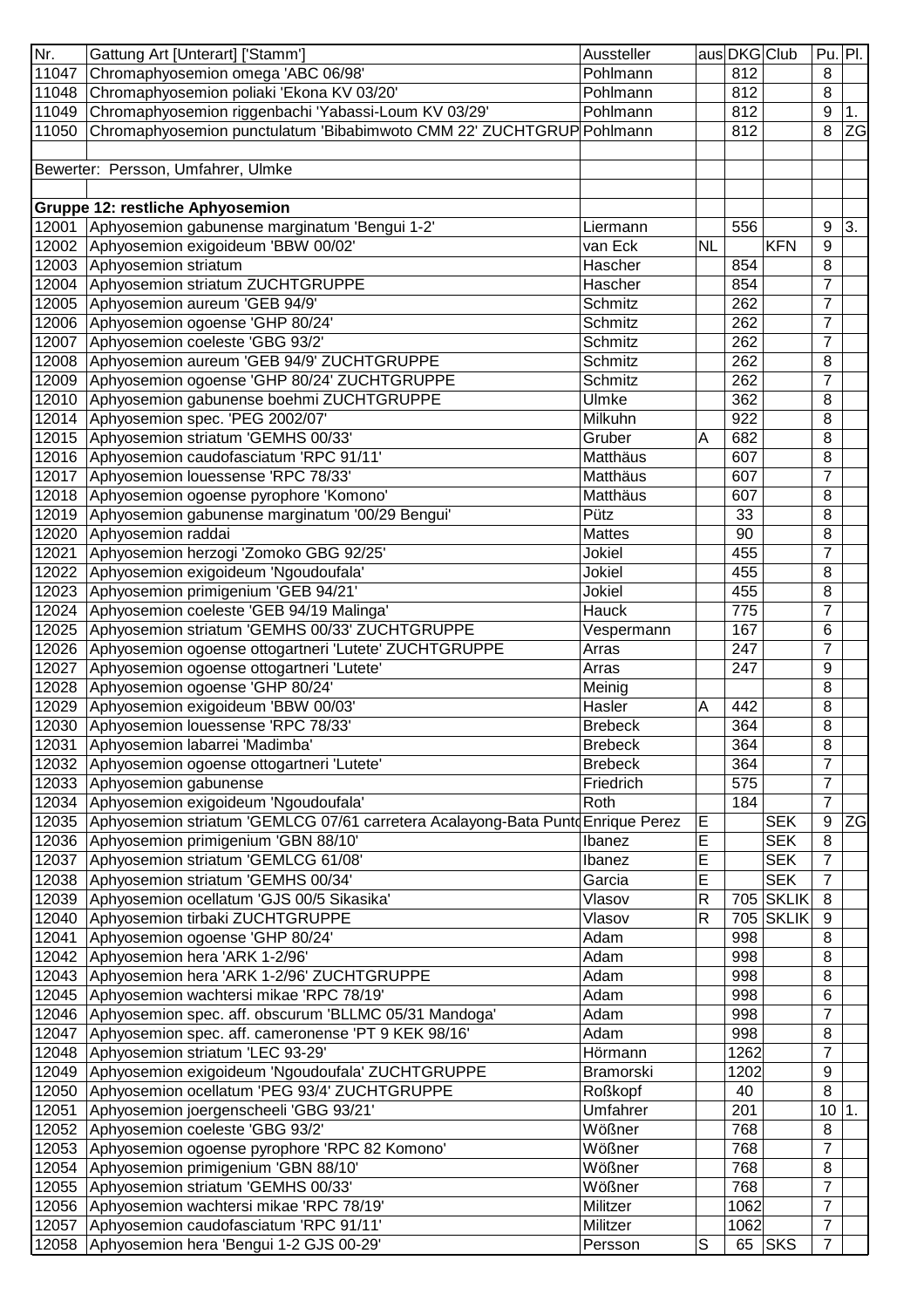| Nr.   | Gattung Art [Unterart] ['Stamm']                                           | Aussteller      |           | aus DKG Club            |             | $Pu.$ Pl.      |           |
|-------|----------------------------------------------------------------------------|-----------------|-----------|-------------------------|-------------|----------------|-----------|
| 12059 | Aphyosemion amoenum 'ABC 06/125'                                           | Cerfontaine     | B         |                         | 701 AKFB    | 8              |           |
| 12060 | Aphyosemion cameronense 'BDBG 04/4 Yèn'                                    | Cerfontaine     | B         |                         | 701 AKFB    | <b>KB</b>      |           |
| 12061 | Aphyosemion cameronense 'ABC 06/88 Campo'man'                              | Cerfontaine     | B         | 701                     | <b>AKFB</b> | $\overline{7}$ |           |
| 12062 | Aphyosemion cameronense halleri 'BLLMC 05/19'                              | Cerfontaine     | B         | 701                     | <b>AKFB</b> | 8              |           |
| 12063 | Aphyosemion cameronense halleri 'CSK 95/21 Ambam'                          | Cerfontaine     | B         |                         | 701 AKFB    | 7              |           |
| 12064 | Aphyosemion exigoideum 'GEM 06/6 Mandilou'                                 | Cerfontaine     | B         | 701                     | <b>AKFB</b> | 9              |           |
| 12065 | Aphyosemion wildekampi 'BLLMC 05/10'                                       | Cerfontaine     | В         |                         | 701 AKFB    | 8              |           |
| 12066 | Aphyosemion coeleste 'GEB 94/20 Malinga'                                   | Cerfontaine     | B         |                         | 701 AKFB    | 9              | 2.        |
| 12067 | Aphyosemion exigoideum 'GEM 06/6 Mandilou'                                 | <b>Bogaerts</b> | B         |                         |             | 8              |           |
| 12068 | Aphyosemion wildekampi 'BLLMC 05/10'                                       | <b>Bogaerts</b> | B         |                         |             | 8              |           |
| 12069 | Aphyosemion spec. aff. raddai 'ABL 08/268'                                 | <b>Bogaerts</b> | B         |                         |             | 9              |           |
| 12070 | Aphyosemion ogoense 'GHP 80/24'                                            | Hoetmer         | <b>NL</b> |                         | 975 KFN     | 8              |           |
| 12071 | Aphyosemion hera                                                           | Bogun           |           | 333                     |             | 7              |           |
|       | 12072 Aphyosemion hera                                                     | Bogun           |           | 333                     |             | 8              |           |
|       | 12073 Aphyosemion striatum 'LEC 93/29'                                     | Jose Garcia     | Ρ         |                         | <b>APK</b>  | 8              |           |
| 12074 | Aphyosemion gabunense marginatum 'Bengui 1-2 GS 00/29'                     | Jose Garcia     | P         |                         | <b>APK</b>  | KB             |           |
|       |                                                                            |                 |           |                         |             |                |           |
|       | Bewerter: Deters, Ott                                                      |                 |           |                         |             |                |           |
|       |                                                                            |                 |           |                         |             |                |           |
|       | Gruppe 13: Roloffia                                                        |                 |           |                         |             |                |           |
| 13001 | Scriptapyosemion schmitti 'Juarzon'                                        | Wischmann       |           | 353                     |             | 8              |           |
|       | 13002 Scriptapyosemion cauveti 'Siramousaya GRCH 93/238'                   | Truckenbrodt    |           | 472                     |             | 9              |           |
| 13003 | Scriptapyosemion cauveti 'Siramousaya GRCH 93/238' ZUCHTGRUPP Truckenbrodt |                 |           | 472                     |             | 8              |           |
| 13004 | Archiaphyosemion guineense 'GF 06/11'                                      | Ulmke           |           | 362                     |             | 9              | 3.        |
| 13005 | Archiaphyosemion guineense 'GF 06/11' ZUCHTGRUPPE                          | Ulmke           |           | 362                     |             | 8              |           |
| 13006 | Archiaphyosemion guineense 'Lenghe Curoh SL 93/37'                         | Ulmke           |           | 362                     |             | 8              |           |
| 13007 | Scriptapyosemion guignardi 'Gubi GM 97/13' ZUCHTGRUPPE                     | Ulmke           |           | 362                     |             | 8              |           |
| 13008 | Scriptapyosemion guignardi 'GOS 09/2'                                      | Ulmke           |           | 362                     |             | 9              |           |
| 13009 | Scriptapyosemion guignardi 'GUBI GM 97/13'                                 | Milkuhn         |           | 922                     |             | $\overline{7}$ |           |
| 13010 | Scriptapyosemion chaytori 'Kamabai SL 93/34'                               | Milkuhn         |           | 922                     |             | 8              |           |
| 13011 | Callopanchax occidentalis 'Malai SL 03/11' ZUCHTGRUPPE                     | Milkuhn         |           | 922                     |             | 9              |           |
| 13012 | Scriptapyosemion fredrodi 'Matanga SL 89'                                  | Milkuhn         |           | 922                     |             | 8              |           |
|       | Callopanchax toddi 'Takhori GM 97/26'                                      |                 |           | 922                     |             | 8              |           |
| 13013 |                                                                            | Milkuhn         |           | 922                     |             |                |           |
| 13014 | Scriptapyosemion geryi 'Sud Gaoual GCLR 06/12'                             | Milkuhn         |           |                         |             | 9              | 1.        |
| 13015 | Archiaphyosemion guineense 'Lenghe Curoh SL 93/37'                         | Milkuhn         |           | 922<br>$\overline{922}$ |             | 8              |           |
| 13016 | Scriptapyosemion guignardi 'Banfora'                                       | Milkuhn         |           |                         |             | 8              |           |
| 13017 | Callopanchax occidentalis 'Malai SL 03/11'                                 | Milkuhn         |           | 922                     |             | 9              |           |
| 13018 | Archiaphyosemion guineense 'Lenghe Curoh SL 93/37'                         | Graulich        |           | 618                     |             | 7              |           |
|       | 13019 Nimbapanchax leucopterygius 'Lola GRC 90/174'                        | Graulich        |           | 618                     |             | KB             |           |
| 13020 | Scriptapyosemion cauveti 'Barrage Loire-Atlantique'                        | <b>Mattes</b>   |           | 90                      |             | 7              |           |
| 13021 | Scriptapyosemion schmitti 'Juarzon'                                        | Ephan           |           | 710                     |             | 8              |           |
| 13022 | Scriptapyosemion cauveti 'GRCH 238 Siramoussaya'                           | Schmidt         |           | 431                     |             | 7              |           |
| 13023 | Scriptapyosemion geryi 'Kolente River CI 2005' ZUCHTGRUPPE                 | Adam            |           | 998                     |             | $\overline{7}$ |           |
| 13024 | Scriptapyosemion schmitti 'Juarzon'                                        | Erler           |           | 1098                    |             | $\overline{7}$ |           |
| 13025 | Scriptapyosemion brueningi 'Perie SL89'                                    | Erler           |           | 1098                    |             | 8              |           |
|       | 13026 Scriptapyosemion liberiense 'L97 Paynesville' ZUCHTGRUPPE            | Schäffer        | A         | 716                     |             | $\overline{7}$ |           |
| 13027 | Callopanchax sidibei 'GM 08/2'                                             | Lüke            |           | 180                     |             | 9              | 2.        |
| 13028 | Scriptapyosemion schmitti 'Juarzon'                                        | Hoetmer         | <b>NL</b> |                         | 975 KFN     | $\overline{7}$ |           |
| 13029 | Scriptapyosemion geryi 'Dandayah GCLR 06/27' ZUCHTGRUPPE                   | Bouwman         | <b>NL</b> |                         | 993 KFN     | 9              | <b>ZG</b> |
| 13030 | Scriptapyosemion brueningi 'Perie SL 89'                                   | Tschuch         |           | 396                     |             | $\overline{7}$ |           |
| 13031 | Scriptapyosemion schmitti 'Juarzon'                                        | Tschuch         |           | 396                     |             | $\overline{7}$ |           |
| 13032 | Callopanchax toddi 'Takhori GM 97/26'                                      | Tschuch         |           | 396                     |             | 8              |           |
|       |                                                                            |                 |           |                         |             |                |           |
|       | Bewerter: Vandersmissen, Jaep, Laird                                       |                 |           |                         |             |                |           |
|       |                                                                            |                 |           |                         |             |                |           |
|       | <b>Gruppe 14: Hechtlinge</b>                                               |                 |           |                         |             |                |           |
|       | 14001 Pachypanchax playfairii ZUCHTGRUPPE                                  | Fink            |           | 71                      |             | 8              |           |
|       | 14002 Aplocheilus lineatus                                                 | Fink            |           | 71                      |             | 8              |           |
|       | 14003 Epiplatys chaperi 'Angona'                                           | Fink            |           | 71                      |             | 8              |           |
|       | 14004 Epiplatys annulatus 'Monrovia'                                       | Sladkowski      |           | 96                      |             | 8              |           |
|       | 14005 Aplocheilus panchax                                                  | Kemmling        |           | 625                     |             | 8              |           |
|       | 14006 Epiplatys annulatus                                                  | Wischmann       |           | 353                     |             | $\overline{7}$ |           |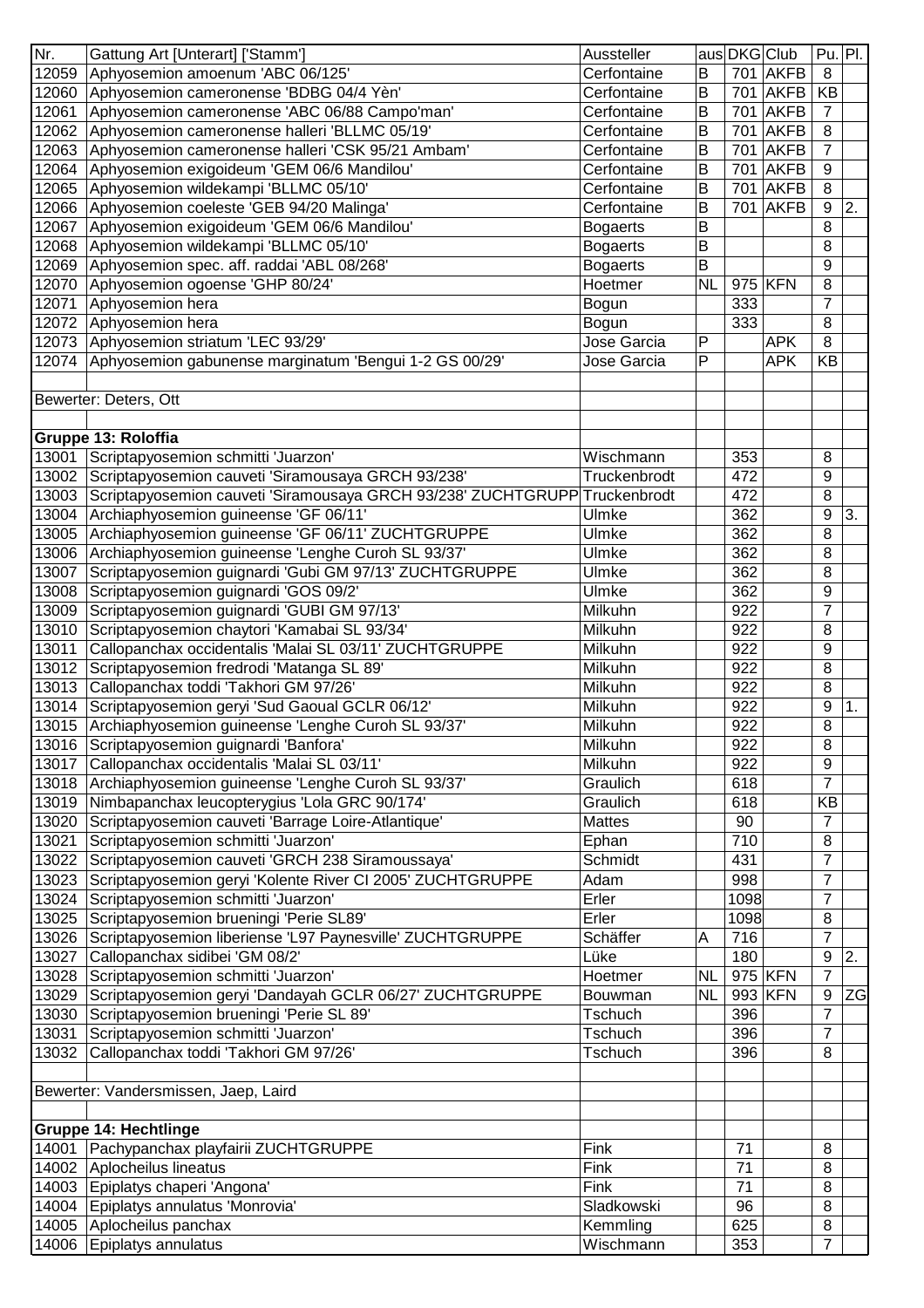| Nr.   | Gattung Art [Unterart] ['Stamm']<br>Aussteller                                   |                    | aus DKG Club |             | Pu. Pl.        |    |
|-------|----------------------------------------------------------------------------------|--------------------|--------------|-------------|----------------|----|
| 14007 | Epiplatys annulatus ZUCHTGRUPPE                                                  | Wischmann          | 353          |             | $\overline{7}$ |    |
|       | 14008 Epiplatys dageti monroviae                                                 | Wischmann          | 353          |             | $\overline{7}$ |    |
| 14009 | Epiplatys annulatus 'Kasawe Forest'<br>Werner                                    |                    | 8            |             | 7              |    |
|       | 14010 Epiplatys lamottei<br>Hascher                                              |                    | 263          |             | 8              |    |
| 14011 | Epiplatys lamottei 'gold'<br>Hascher                                             |                    | 263          |             | 8              |    |
| 14012 | Epiplatys lamottei 'GRC 90/178 Koulè'<br>Hascher                                 |                    | 854          |             | 9              |    |
| 14013 | Epiplatys spec. 'Coyah GCLR 06/01'<br>Laird                                      | F                  |              | <b>KCF</b>  | 8              |    |
| 14014 | Epiplatys dageti monroviae<br>Hofmann                                            |                    | 888          |             | 8              |    |
|       | 14015 Epiplatys hildegardae 'GF 06/5 Kaniya' ZUCHTGRUPPE<br>Ude                  |                    | 991          |             | 8              |    |
|       | 14016 Epiplatys fasciolatus<br>Schmitz                                           |                    | 262          |             | 8              |    |
| 14017 | Epiplatys chevalieri 'Kinshasa'<br><b>Schmitz</b>                                |                    | 262          |             | 8              |    |
| 14018 | Epiplatys roloffi 'RL 99' ZUCHTGRUPPE<br>Schaible                                |                    | 766          |             | 9              |    |
|       | 14019 Pachypanchax arnoulti<br>Ulmke                                             |                    | 362          |             | 8              |    |
| 14020 | Epiplatys guineensis 'GM 97/18 Covah 18a'                                        | Kauffmann          | 408          |             | 8              |    |
| 14021 | Epiplatys njalaensis<br>Gruber                                                   | A                  | 682          |             | 8              |    |
|       | 14022 Epiplatys roloffi 'RL 99 Kolahu'<br>Gruber                                 | Α                  | 682          |             | 9              | 1. |
|       | 14023 Epiplatys dageti<br>Hoffmann                                               |                    | 1039         |             | 8              |    |
|       | 14024 Aplocheilus lineatus 'rot'<br>Reinhardt                                    |                    | 220          |             | 8              |    |
|       | 14025 Epiplatys dageti monroviae 'EP82 Harbel'                                   | Jankowski          | 12           |             | 8              |    |
| 14026 | Epiplatys dageti monroviae 'EP 82 Harbel' ZUCHTGRUPPE<br>Jankowski               |                    | 12           |             | $\overline{7}$ |    |
| 14027 | Epiplatys annulatus 'Monrovia EP82'<br>Pütz                                      |                    | 33           |             | 8              |    |
|       | 14028 Epiplatys roloffi 'RL99 EP82'<br>Pütz                                      |                    | 33           |             | 8              |    |
| 14029 | Epiplatys infrafasciatus baroi 'Ponge'<br>Pütz                                   |                    | 33           |             | 9              | 2. |
|       | 14030 Aplocheilus lineatus 'Goa'<br>Pütz                                         |                    | 33           |             | 8              |    |
| 14031 | Epiplatys fasciolatus tototaensis 'Harbel'<br>Pütz                               |                    | 33           |             | 8              |    |
|       | 14032 Epiplatys annulatus 'Dandayal GCLR 06/27'<br><b>Mattes</b>                 |                    | 90           |             | 7              |    |
|       |                                                                                  |                    |              |             |                |    |
|       | 14033 Aplocheilus lineatus                                                       | Vespermann         | 167<br>184   |             | 8              |    |
| 14034 | Epiplatys zenkeri 'Baroi' ZUCHTGRUPPE<br>Roth                                    |                    |              |             | 9              | ZG |
|       |                                                                                  |                    |              |             |                |    |
| 14035 | Epiplatys annulatus                                                              | E<br>Luciano Perez |              | <b>SEK</b>  | 8              |    |
|       | 14036 Epiplatys annulatus 'Monrovia'                                             | E<br>Luciano Perez |              | <b>SEK</b>  | 8              |    |
| 14037 | Epiplatys fasciolatus 'Conakry'                                                  | E<br>Luciano Perez |              | <b>SEK</b>  | <b>KB</b>      |    |
|       | 14038 Aplocheilus lineatus 'INF 08/2 Bogmalo Beach Goa'                          | E<br>Luciano Perez |              | <b>SEK</b>  | KB             |    |
|       | 14039 Aplocheilus panchax 'Ko Samui Thailand 06'<br>Schmidt                      |                    | 431          |             | 8              |    |
|       | 14040 Epiplatys chaperi 'Angona'<br>Hascher                                      |                    | 263          |             | 8              |    |
|       | 14041 Epiplatys annulatus 'Kasawe Forest' ZUCHTGRUPPE<br>Werner                  |                    | 8            |             | $\overline{7}$ |    |
|       | 14042 Epiplatys infrafasciatus rathkei 'Lake Barombi ma Mbo'<br>$\overline{Ott}$ |                    | 360          |             | $\overline{9}$ |    |
|       | 14043 Epiplatys huberi 'Mandilou GEM 206/6'<br>Ott                               |                    | 360          |             | 8              |    |
|       | 14044 Epiplatys roloffi 'GF 06/10'<br>Ott                                        |                    | 360          |             | 8              |    |
|       | 14045 Epiplatys chevalieri 'Kinshasa CI 2001'<br>Ott                             |                    | 360          |             | 9              | 3. |
|       | 14046 Pachypanchax playfairii 'Sansibar'                                         | Gerbatsch          | 297          |             | 8              |    |
|       | 14047 Epiplatys annulatus 'Monrovia'<br>Carlsson                                 | S                  |              | <b>SKS</b>  | 7              |    |
|       | 14048 Epiplatys annulatus 'Monrovia' ZUCHTGRUPPE<br>Carlsson                     | $\overline{S}$     |              | <b>SKS</b>  | 8              |    |
|       | 14049 Pachypanchax playfairii                                                    | Vandersmissen<br>B | 67           | <b>AKFB</b> | 8              |    |
|       | 14050 Epiplatys lamottei 'Salayea'                                               | Vandersmissen B    | 67           | <b>AKFB</b> | 8              |    |
| 14051 | Epiplatys zimiensis 'Perie SL 89'<br>Lüke                                        |                    | 180          |             | 9              |    |
|       | 14052 Epiplatys spec. 'Gamba'<br>Lüke                                            |                    | 180          |             | 8              |    |
|       | Lüke<br>14053 Epiplatys esekanus 'Bomnyebel'                                     |                    | 180          |             | 8              |    |
|       | 14054 Aplocheilus lineatus<br><b>Brenner</b>                                     |                    | 218          |             | 8              |    |
|       | 14055 Aplocheilus lineatus<br><b>Brenner</b>                                     |                    | 218          |             | 8              |    |
|       | 14056 Epiplatys annulatus 'Monrovia'<br><b>Barske</b>                            |                    | 686          |             | 8              |    |
|       | 14057 Epiplatys lamottei 'GRC 90/178 Koule'<br>Neumann                           |                    | 237          |             | 8              |    |
|       | 14058 Epiplatys lamottei 'GRC 90/178 Koule' ZUCHTGRUPPE<br>Neumann               |                    | 237          |             | 9              |    |
|       | 14059 Epiplatys roloffi<br>Aardom                                                | <b>NL</b>          |              | 197 KFN     | 8              |    |
|       | 14060 Aplocheilus dayi werneri 'Kottawa Forest'<br>Ephan                         |                    | 710          |             | 8              |    |
|       |                                                                                  |                    |              |             |                |    |
|       | Bewerter: Springer, Kemmling                                                     |                    |              |             |                |    |